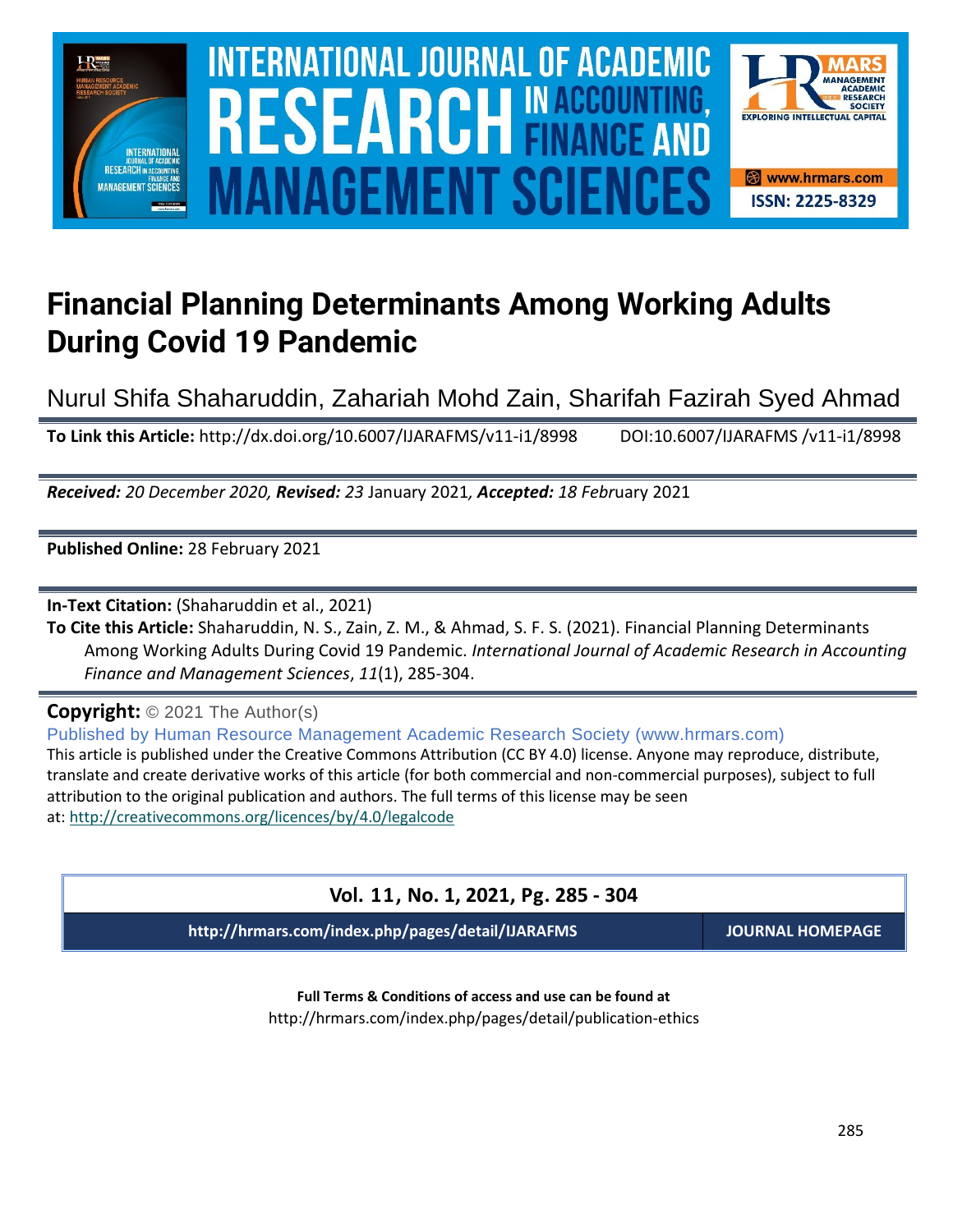

# **INTERNATIONAL JOURNAL OF ACADEMIC** SOURCE NEWSLET AND RELEASE OF THE SCIENCE OF THE SCIENCE OF THE SCIENCE OF THE SCIENCE OF THE SCIENCE OF THE SCIENCE **Vol. 1 1 , No. 1, 2021, E-ISSN: 2225-8329 © 2021 HRMARS ANAGEMENT SCIEI**



## **Financial Planning Determinants Among Working Adults During Covid 19 Pandemic**

Nurul Shifa Shaharuddin

Faculty of Business and Management, Universiti Teknologi Mara, Kampus Puncak Alam, Malaysia

### Zahariah Mohd Zain

Associate Professor Faculty of Business and Management Universiti Teknologi Mara Kampus Puncak Alam Malaysia

## Sharifah Fazirah Syed Ahmad

Senior Lecturer Faculty of Business and Management Universiti Teknologi Mara Kampus Puncak Alam Malaysia

#### **Abstract**

Financial planning of working adults nowadays raised a great concerns as people should grow on par as the country expands economically, especially with the recent economic and social disruption caused by COVID-19 pandemic. Besides, financial planning has become a huge issue addressed by numerous researchers as there are many variables that could influence the individual's financial planning. The purpose of this research is to examine the factors influencing financial planning among working adults during the pandemic. Primary data was derived from a sample size of 260 targeted respondents who's at least 18 years old to 30 years old who works in a company based in Selangor, Malaysia. Purposive sampling applied as the sampling technique. Based on the findings, financial knowledge, financial attitude and financial behavior have a significant impact on financial planning and financial behavior is recognized as the most influential factor to the financial planning of working adults during the COVID-19 pandemic.

**Keyword:** Financial Knowledge, Financial Attitude, Financial Behavior, Financial Planning, Working Adults, Covid 19

#### **Introduction**

COVID-19 pandemic was spreading and taking life all over the world. In fact, as for the time being, it is still in the early stage to quantify total casualties. Besides, based on Gumede (2020) research, it stated that many economists are quite certain on the economic impact of COVID-19 that is likely to be greater than the Great Depression of the 1930s. Statistics from America have indicated the world economy's most important player, paint a very bleak picture as for only three weeks until April, a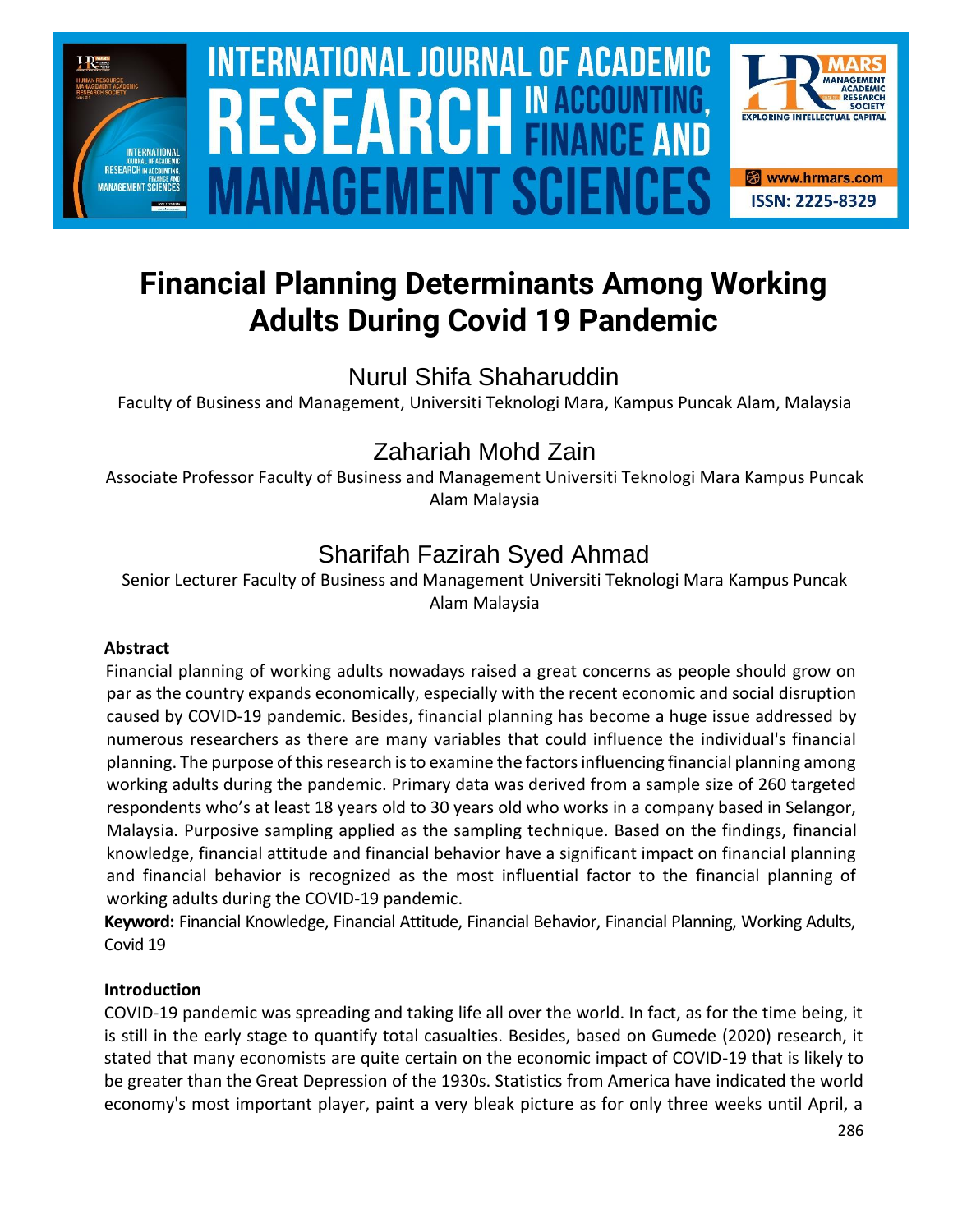#### **Vol. 1 1 , No. 1, 2021, E-ISSN: 2225-8329 © 2021 HRMARS**

total of 16.8 million Americans lost their jobs, which more than the global financial crisis of 2009. Besides, one study projected that 47 million jobs in the United States will be lost, resulting in a 32% unemployment rate (Cox, 2020).

While in Malaysia, government has decided to enforce the Movement Control Order (MCO) all over Malaysia which has resulted to the shutdown and scaling down of Malaysia's economy in a national attempt to slow the spread of the virus. Consequently, more working adults were then vulnerable to adverse economic consequences of the pandemic. It is anticipated that the extension of the MCO would place more pressure on the existing financial distressed on working adults. According to the Department of Statistics Malaysia (2020), the unemployment rate grew from 3.3 percent in February to 3.9 percent in the following month. Also, the Employment Insurance System (EIS) reported COVID-19 resulted in 29% of job losses among workers under age 30 (Mohammad, 2020). While for nonoperating firms, a large number of workers had their salaries cut and lost jobs, which lead to unable to pay rent and utility bills (Gomes, 2020). The Economic Times (2020) reported that employees' and management's wages would be reduced based on seniority and this will have a huge impact on working adults, as they will suffer more in resolving expenses.

With the significant increased amount of unemployment and debt, many feel that they are unable to cope with the current standard of living (Lim, 2020). Been, Suari, Knoef and Alessie (2020) stated that those who were affected will suffer even more in the future as debt liabilities increase, especially if debts are not repaid within the timeframe. This economic difficulties have altered the way Malaysians save, spend, manage risks, and invest to support their daily lives (Mohammad, 2020). Despite the government and private sector initiatives, the lack of awareness of how to properly people manage their finances has been evident among Malaysia's working adults (Jay, 2017). This situation seems to be worst when most of the people who lose their jobs during this pandemic do not have enough savings for a month, according to the Malaysian Trades Union Congress statement (Ram, 2020).

This crisis is undoubtedly severe when Department of Statistics Malaysia (2020) revealed the Effects of Covid-19 Survey on Economy and Individuals that show 71.4% of Malaysians who are selfemployed have savings that only can last less than 4 weeks. On the other hand, 43% of individuals claimed the savings would last less than two weeks, while only 28% had enough to last for two months. The survey also found that the majority of respondents said they are unprepared if the duration of the MCO was extended.

In addition, even before the COVID-19, the reference to Loke (2015), more than 50% of Malaysians did not adequately plan for their financial emergency and did not comply with the minimum guideline for ensuring emergency funds equal to at least three months' living expenses. As a result, the financial status of young adults during the pandemic is significantly affected without having the appropriate way to cope with the problem.

Welsh and Cheng (2020) shown that apart from being vulnerable to job losses, working adults are also likely to bear a drop in income due to their lack of financial awareness and excessive debt levels. Their report stated that younger households have the lowest median income of any age group, which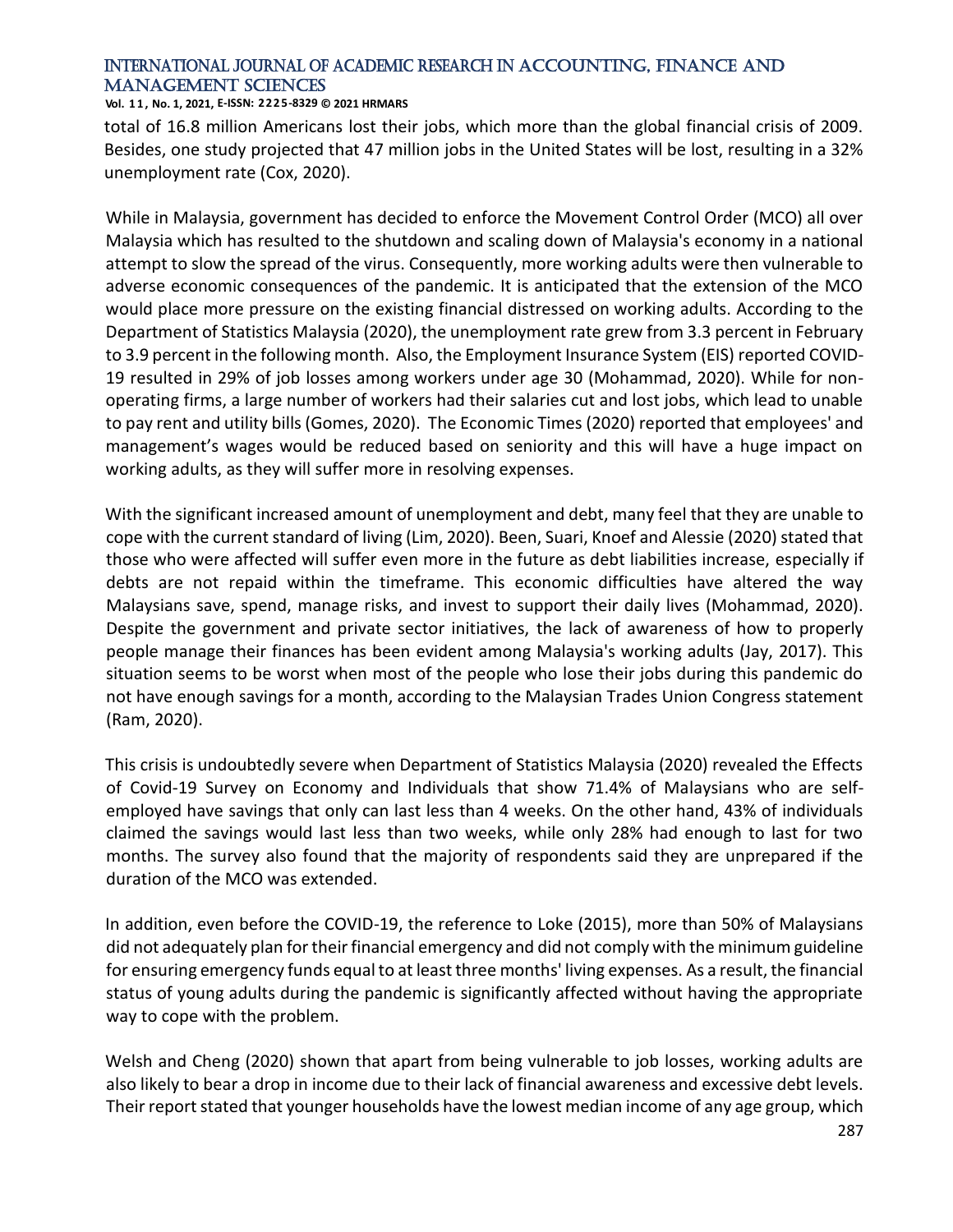#### **Vol. 1 1 , No. 1, 2021, E-ISSN: 2225-8329 © 2021 HRMARS**

makes the situation is tenser as these age groups usually have young families to take care of which leads to additional monthly expenses. Bank Negara Malaysia (2018) reports that young people who make up a large proportion of low-income households are more likely to have inadequate funds at their disposal to meet their debt obligations. As a result, the situation appears to worsen for younger people, with the number of individuals reporting a complete loss of income rising without the proper way to manage their finances during the MCO (Welsh & Cheng, 2020).

A recently-released World Bank Group of its *Malaysia Economic Monitor* report that high rates of bankruptcy occur due to borrowing for consumption rather than for wealth accumulation are an increasing concern, especially among younger borrowers with limited financial knowledge and literacy (World Bank, 2020). The report found that in 2012 and 2018, bankruptcies involving personal finance and credit card debt increased by 43% and 104%, respectively. Up to August 2019, a total of 300,908 Malaysians had been declared bankrupt, with 25.3% of those aged 25 to 34 becoming the second largest group to be declared bankrupt (Zainal, 2019).

Even before the pandemic, it is reported that mostly individuals between the ages of 20 and 30 were stuck in personal bankruptcy (Chong & Lam, 2012). This represents the fact that working adults are the largest consumer group, but they also suffered from excessive credit card debt spending at the same time. This support by Sharif, Ahadzadeh and Turner (2020) stated there is low awareness of financial management among working adults. Furthermore, the age of individuals deemed bankrupt is getting younger with more complex financial products and services on the market (Swiecka et al., 2019).

Besides, before the outbreak, Bank Negara Malaysia's (2015) survey found that it was difficult to collect RM1000 from three out of four Malaysians in an emergency. The survey showed most Malaysians prefer to spend on immediate gratification rather than long-term investments. It also showed that only 6 percent of Malaysian workers would be able to live for more than six months if they lost their jobs. Besides, more than 3,000 Malaysians do not have a particular budget plan or financial discipline to manage their expenditures and debt (Sipalan, 2015). Hence, Malaysians are unable to make financial decisions responsible for their financial stability (Ruxyn, 2017).

According to Samad, Ismail, Hussain, Masdek, Zaki, Rahman and Idris (2020), these young adults are affected by the fact that they often spend more than they earn. Adzis, Bakar and Kadir (2017) supported this argument, finding more spending by the younger generation in later periods, as these are primarily due to the inability to manage debt as a result of a hire purchase transaction, mortgages, personal loans, becoming a guarantor, and credit card debt trap. Their need for temporary self-gratification without taking into account the effects of over-indebtedness may lead to an increase in credit card interest charges, default, and, finally, insolvency (Zainal, 2019). This result due to the banking industry's ability to provide loans that allow individuals to spend more than they can afford. In good times, this will lead to incredible figures of economic development, but this paints a misleading and temporary image of prosperity, which is now completely exposed to the pandemic of COVID-19.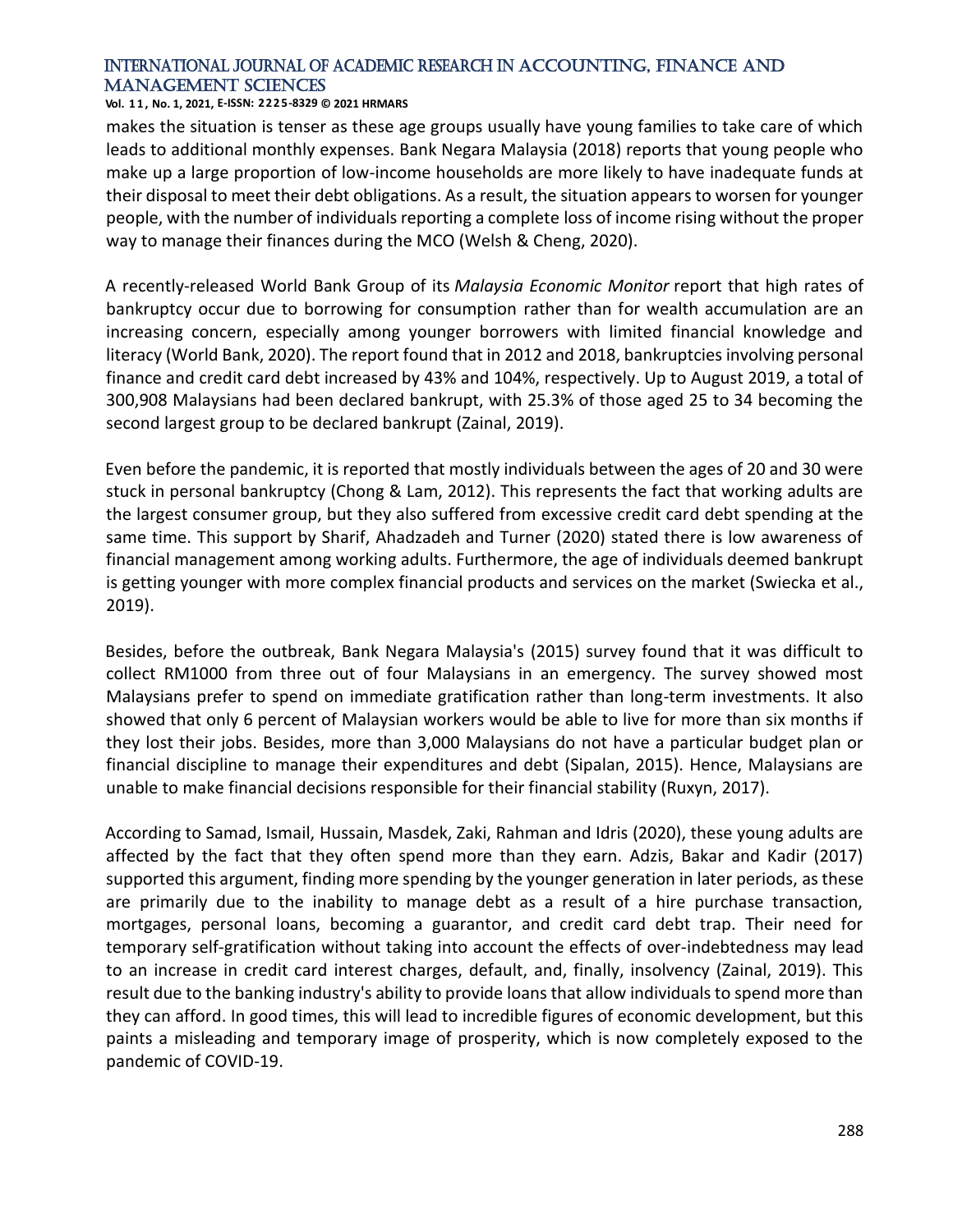#### **Vol. 1 1 , No. 1, 2021, E-ISSN: 2225-8329 © 2021 HRMARS**

This situation indicates that Malaysian working adults are more likely to face financial difficulties during these unprecedented times due to COVID-19. In these circumstances, financial planning is therefore critical, as many working adults have noticed that they are not adequately prepared for it. Clearly that working adults need to mitigate the crisis they might face in the future, a long-term solutions are necessary to fix the problem. In short, young people need to reshape their financial state, which does not facilitate debt growth and reshape their value in such a way that not only material possessions or luxurious experiences are the benchmarks of accomplishment, but the ability to be a better version of themselves in every aspect of life.

For that reason, the habit of managing personal finance appropriately such as putting aside some money to prepare for rainy days, needs to be revived and cultivated, which contributes to emphasizing the importance of financial planning among working adults during COVID-19. Thus, this research is conducted to examine the gender differences in financial planning among working adults during COVID-19 pandemic in Malaysia as well as to explore the relationship between financial knowledge, financial attitude and financial behavior, toward financial planning. The most influential factor influencing financial planning will then be identified. The results will represent the individual's ability, in the midst of the COVID-19 outbreak, to conduct their personal financial planning.

#### **Literature Review**

#### **Financial Planning**

Financial planning as a financial objective that has developed strategies to achieve the goal (Boon, Yee & Ting, 2011) will bring rewards, including greater flexibility, improved living standards, wise spending patterns, and increased wealth (Pui San, 2016) if it is successfully planned. The key to building a good financial future is the creation of a flexible financial plan and a regular review of the plan. As one of the dynamic process that goes through different phases of life that can alter their needs and priorities accordingly, it is important to always prepare for unexpected events. The "financial shock" such as a sudden loss of a job, a car accident, and others are at all times at potential. However, with proper financial planning, they could easily go through this contingencies by reducing their monthly expenses to protect one's family and its dependents.

According to the Malaysia Financial Planning Council (2004), individuals can understand the consequences of each financial decision and ways to manage their finance through their financial planning on credit and cash management, investment, risk management, insurance, tax planning, retirement, and estate planning as part of the components in the financial planning. It is important to earn extra capital, particularly during economic turmoil or unemployment. It is also regardless of the age. The emergence of COVID-19 pandemic as an unforeseeable occurrence all over the world, has arisen the circumstances such as sudden job losses, unemployment, or wage cuts in which can only be resolved with financial planning (Bluestein, Duffy, Ferreira, Cohen, Cinamon & Allan, 2020). A contingency plan, such as setting up an emergency fund or reducing monthly expenses, would also be able to help individuals protect their families and their loved ones in the future (Pui San, 2016).

Mishra (2015) described financial planning is a path map for the achievement of one's own financial goals and aspirations. The key components of financial planning include (1) Budgeting, (2) Expenditure Planning, (3) Liquidity Planning, (4) Personal Finance Planning or Debt Planning, (5)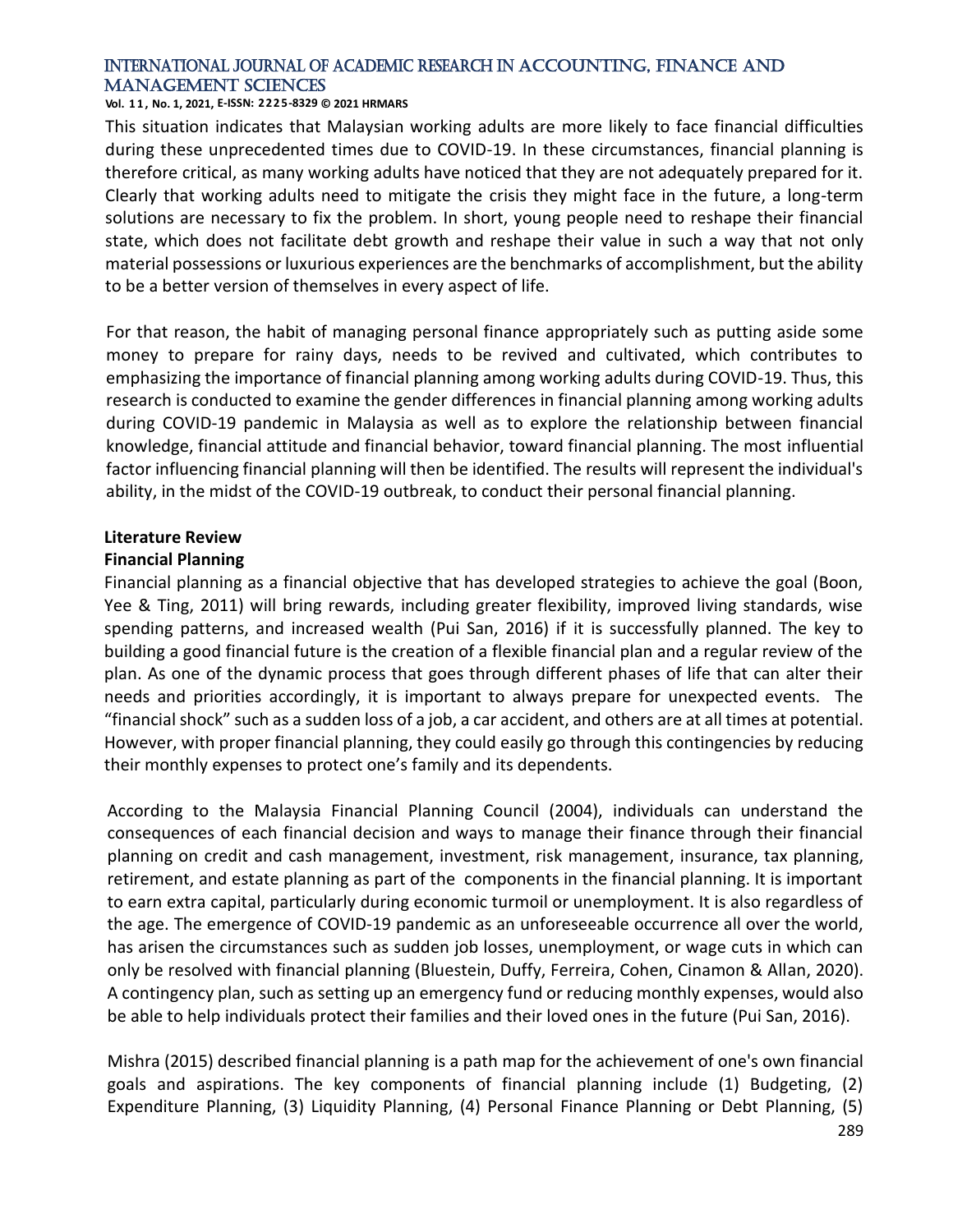#### **Vol. 1 1 , No. 1, 2021, E-ISSN: 2225-8329 © 2021 HRMARS**

Investment Planning, (6) Retirement Planning, (7) Insurance Planning, (8) Estate Planning, and (9) Tax Planning. It helps to enhance financial well-being, maintaining financial stability at any stage of life or unexpected occurrence, optimizing personal capital, preserving income and assets through appropriate insurance planning, and building an investment portfolio through appropriate risk planning.

Meanwhile, Vincent Kwo, President of the Malaysian Financial Planning Council, stressed that it is necessary for working adults to figure out their cash flow for the next six to twelve months and to understand the ins and outs of their income and expenses. Nor Akmar Yaakub, Head of the Department of Financial Education at the Agency for Credit Counseling and Debt Reduction (AKPK), advises against debt relief in the current pandemic, particularly for expenditure purposes, and suggests that young adults will take the crisis as an opportunity to learn about the importance of financial planning to build a comprehensive emergency fund (Lim, 2020).

Stephen Yong, CEO of the financial education platform of MyPF, said that in times of crisis, it is critical to have sufficient cash reserves, not only to cover personal and business expenses but also to take advantage of opportunities for market investment. Meanwhile, Jordan Peh, Yes Financial Sdn Bhd's associate director, reminds young working adults not to reduce their retirement savings and lose sight of their mid-to-long-term financial goals (Lim, 2020). However, in relation of Awanis (2013) and Ulbrich and Krik (2017) research, they explained that the mistakes young adult made were due to lack of financial knowledge, which would prolong the repayment of student loans, the accumulation of unpaid debts, high credit card balances, and their inability to save. In other response, David and Yetmar (2010) and Lee et al. (2019) found personal financial planning's attitudes of young adults showed that most respondents felt that financial planning was important and they were interested in creating a financial plan but a very few of them felt had the skills and experience required to create their financial plan.

Besides, there was a result of a study showed that personal financial planning in Malaysia is still very much in its infant stage (Mokhtar et al., 2018). This is due to many still do not possess a sufficient understanding of the importance of personal financial planning and other opportunity even though they are aware of its importance for their ease and well-being in the future (Citi, 2008). This paper, therefore, explores the factors influencing the financial planning of working adults and how this represents the individual's ability, in the midst of the COVID-19 outbreak, to conduct personal financial planning.

#### **Influencing Factors of Financial Knowledge, Financial Attitude and Financial Behaviour Gender**

Financial planning was also associated with gender. A study by Glass and Kilpatrick (1998) shows that the accumulation of savings has been linked to gender with women saving less than men. However, Wilska and Haanpa (2005) found that both genders spend about the same amount of money. Nevertheless, Jain and Mandot (2012), found that there is no relationship between the gender of investors and the degree of risk-taking capacity. But it was contrast with the study conducted by Jawaheer and Manual (2016) whereby their findings stated that gender has an impact on making investment decisions since it is one of the financial behavior's components. This happen when females will spend on everyday purchases for the family such as groceries.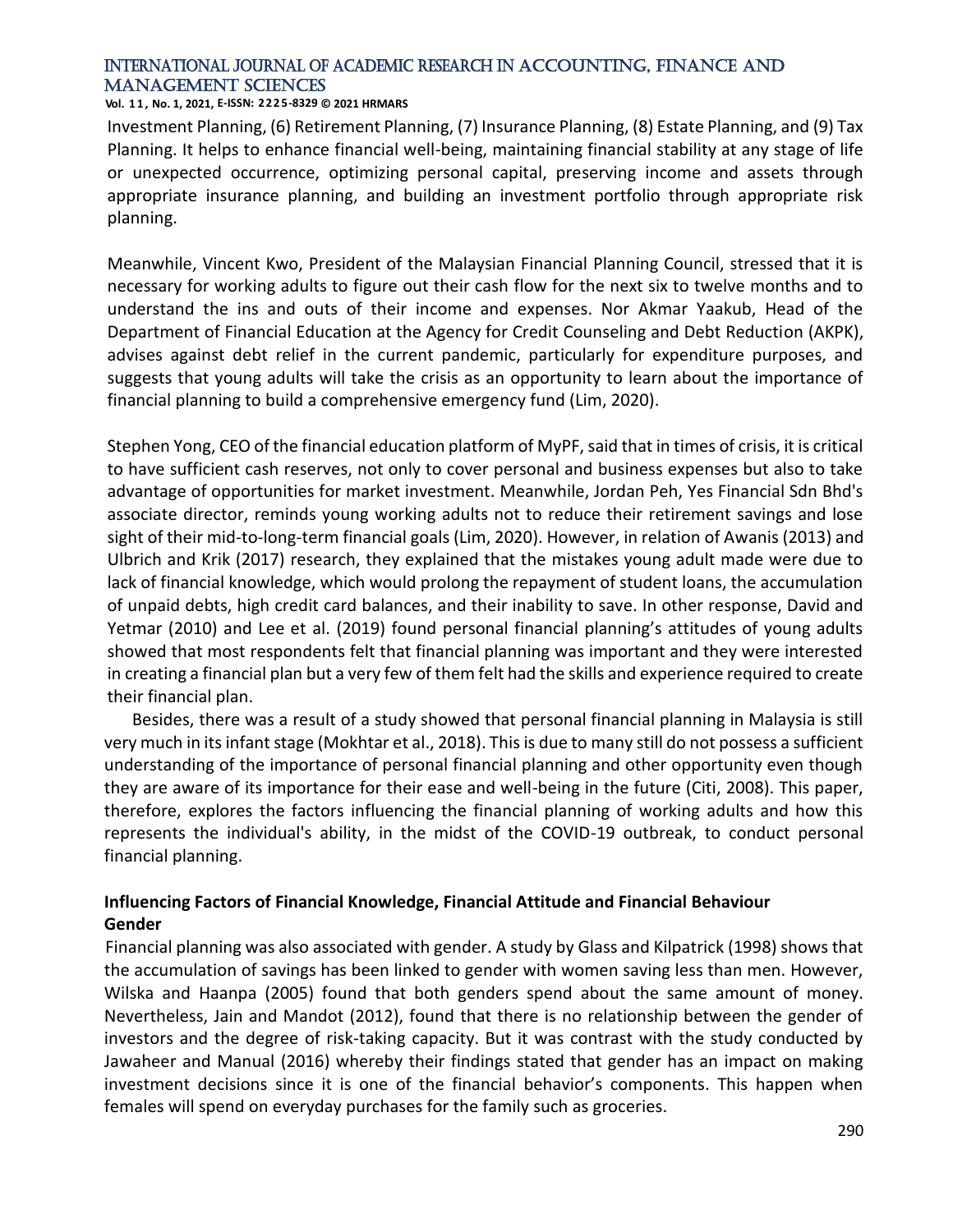**Vol. 1 1 , No. 1, 2021, E-ISSN: 2225-8329 © 2021 HRMARS**

On the other hand, according to Stollak, Vandenberg and Steiner (2019), they found that women have better budget management than men while males will spend less frequently but on more expensive things such as electronic and technology items. Thus, the results of those studies display that the association between gender and financial planning is present (Farrar, Moizer, Lean & Hyde, 2018). In Malaysian context, data by AKPK (2018) revealed that women in Malaysia are more likely to plan their spending as compared to men. Therefore, it is important for this research, at the same time try to reveal the association of gender in financial planning among working adult during pandemic Covid 19. Hence, the research suggest the hypothesis for gender and financial planning test as;

H<sub>0</sub>: There is no significant difference between genders in financial planning among working adults during COVID-19.

H<sub>1</sub>: There is a significant difference between genders in financial planning among working adult during COVID-19.

#### **Financial Knowledge**

Financial knowledge is the most important role in managing the money earned by one person. Financial knowledge, financial literacy, and financial education are used interchangeably in both literature and the media (Hutson, 2010). Financial knowledge is defined as the extent to which the individual's knowledge of financial planning is critically applied in real life (Hutson, 2010). This statement is strong when Boon et al. (2011) found that financial knowledge's levels had a positive relationship with financial planning and a useful indicator of an individual's financial decision. It happened when individuals with a high level of financial knowledge are more centered to prevent adverse effects that poor financial planning could have on their lives. A well-understanding of financial knowledge is necessary for effective money management (Scott, 2010)

According to Minakshi (2009), financial knowledge is important to help vulnerable people to make a more active contribution to their personal economic growth. There is a strong and historic correlation between financial knowledge and wealth accumulation as people who better understand their financial sector are more likely to accumulate wealth (Behrman, Mitchell, Soo & Bravo, 2012). It help to empower individuals to make educated and effective decisions about their financial resources (Lusardi & Tufano, 2015). It is even considered as the greater aid when it comes to complex financial products, such as investment instruments, variable annuities, and variable life insurance (Han & Jang, 2013). When it comes to global situation, Jamal, Ramlan, Karim, Mohidin and Osman (2015) stated that lack of financial knowledge has been described as a widespread issue at the global level, including developed economies. Amagir, Groot, van den Brink and Wilschut (2020) recommended that an increased level of financial knowledge can make a difference in risk perceptions for investment avenues. Individuals with a lower level of financial literacy who do not pursue innovative financial strategies will not have sound financial planning and handle financial plans with no serious consideration and commitment.

The need for greater financial knowledge among vulnerable young adults is never more visible than during crises. Half of all respondents would face financial distress if they had to cover an emergency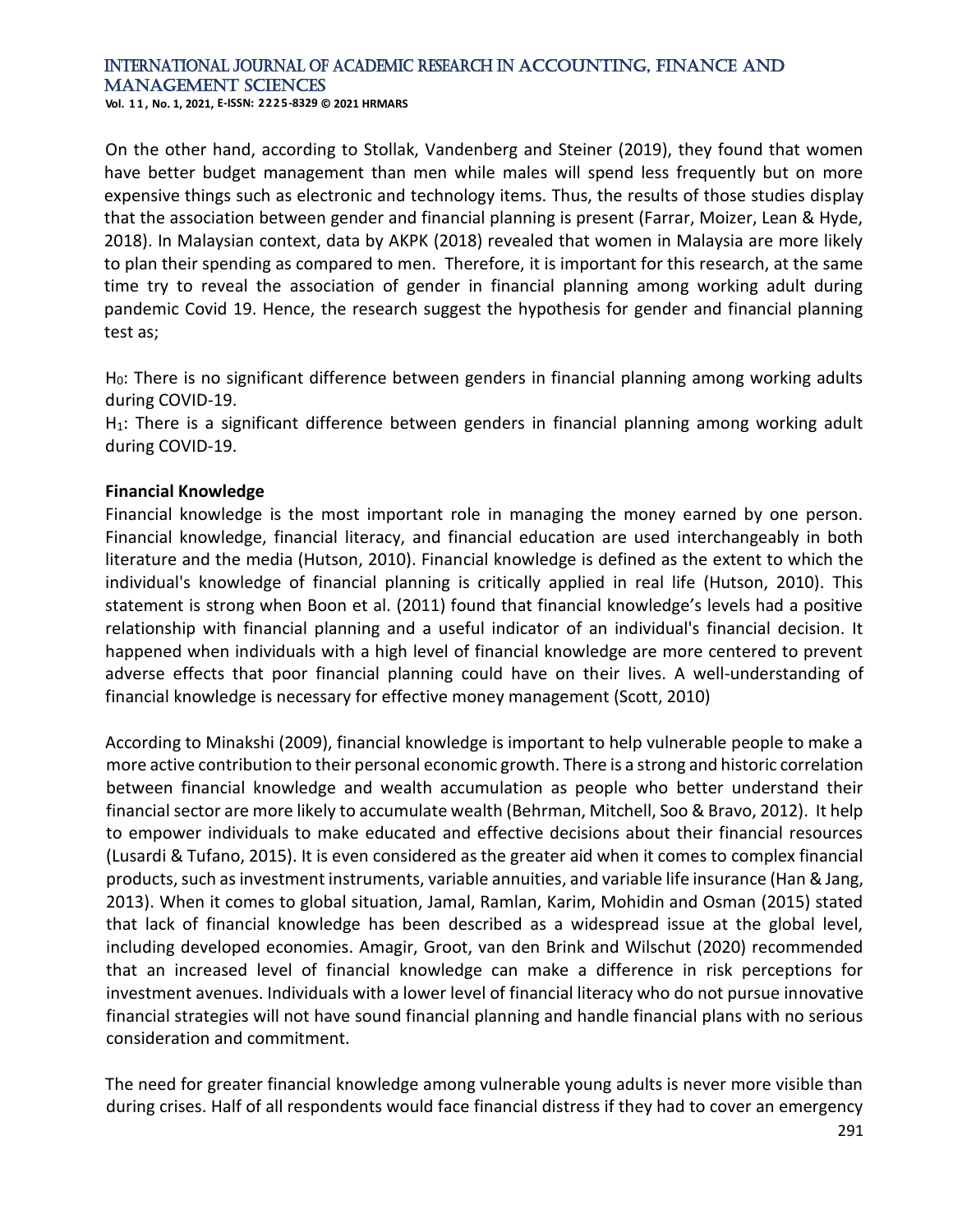#### **Vol. 1 1 , No. 1, 2021, E-ISSN: 2225-8329 © 2021 HRMARS**

cost of \$1,000 or less in the next 30 days, according to Charles Schwab's Financial Literacy Survey (2020). Also, the President of the Charles Schwab Foundation said financial knowledge is a survival skill that everyone needs, which gives learners the opportunity they need to make good decisions, as the pandemic demonstrates how important basic personal finance capabilities are in preparing for the unexpected scenario.

COVID-19 has put many Malaysians in financial distress as most of them are burdened to try to solve their difficulties due to a lack of financial knowledge (Shah et al., 2020). Therefore, the study on financial knowledge to determine adults financial planning during pandemic is conducted.

#### **Financial Attitude**

Ajzen (1991) identified that financial attitudes are the outcome of certain behavior of a decisionmaker and the attitude can be entrenched through their economic and non-economic beliefs. According to Eagly and Chaiken (1993), attitude is a psychological tendency expressed by assessing a particular entity with some degree of benefit or disadvantage. When Godwin (1994) analyzed the impact of financial attitudes on financial planning by setting attitudes as an independent variable, he found that the greatest predictor of cash flow management was a positive approach to planning. They argued that relational reactions represent attitudes that have a tendency or disagreement to influence an individual's attitude. Attitudes linked to financial knowledge and can be synergistic in the creation of results (Moore, 2003).

According to Lai and Tan (2009), the attitudes of Malaysians towards financial planning have shown that people handle money seriously. Other scholars such as Drozdeck (2005) see the performance in financial planning as more of an attitude, character, or habit. Drozdeck (2005) claimed financial planning is based on an attitude of concentration, motivation, increasing experience in financial, psychological profiling, and practice management while gaining professional expertise. Quality in personal financial planning requires a practice of first-knowledge before knowing, specialization, organizing and preserving tidy records, keeping one's word, and of reading and learning. According to Jogerson, 2017, students who were financially influenced by their parents had higher financial knowledge, attitude, and behavior scores.

To enhance financial literacy among generations, Hence, Bhushan and Medury (2014) concluded that the focus should be on developing favorable financial attitudes among the people of the country. Then only, the real benefits of any financial education program can be achieved. This is supported by Khurram and Malik (2019) who revealed that there is a positive correlation between young people's attitudes towards financial planning, which suggests that young people are aware of and have positive attitudes towards personal finances. This statement is strong when Mien and Thao (2015) similarly found a positive relationship between financial attitudes and financial planning. The authors concluded that irregular financial conduct would lead to an increase in individual psychological wellbeing stress rates due to the inability to cope effectively with the high psychological costs of debt.

Nonetheless, a negative attitude will weaken their financial decision-making power (Shim, Xiao, Barber, & Lyons, 2009; Sohn, Joo, Grable, Lee, & Kim, 2012). The aforementioned literature review supports that financial attitude is a necessary determinant to identify the financial planning of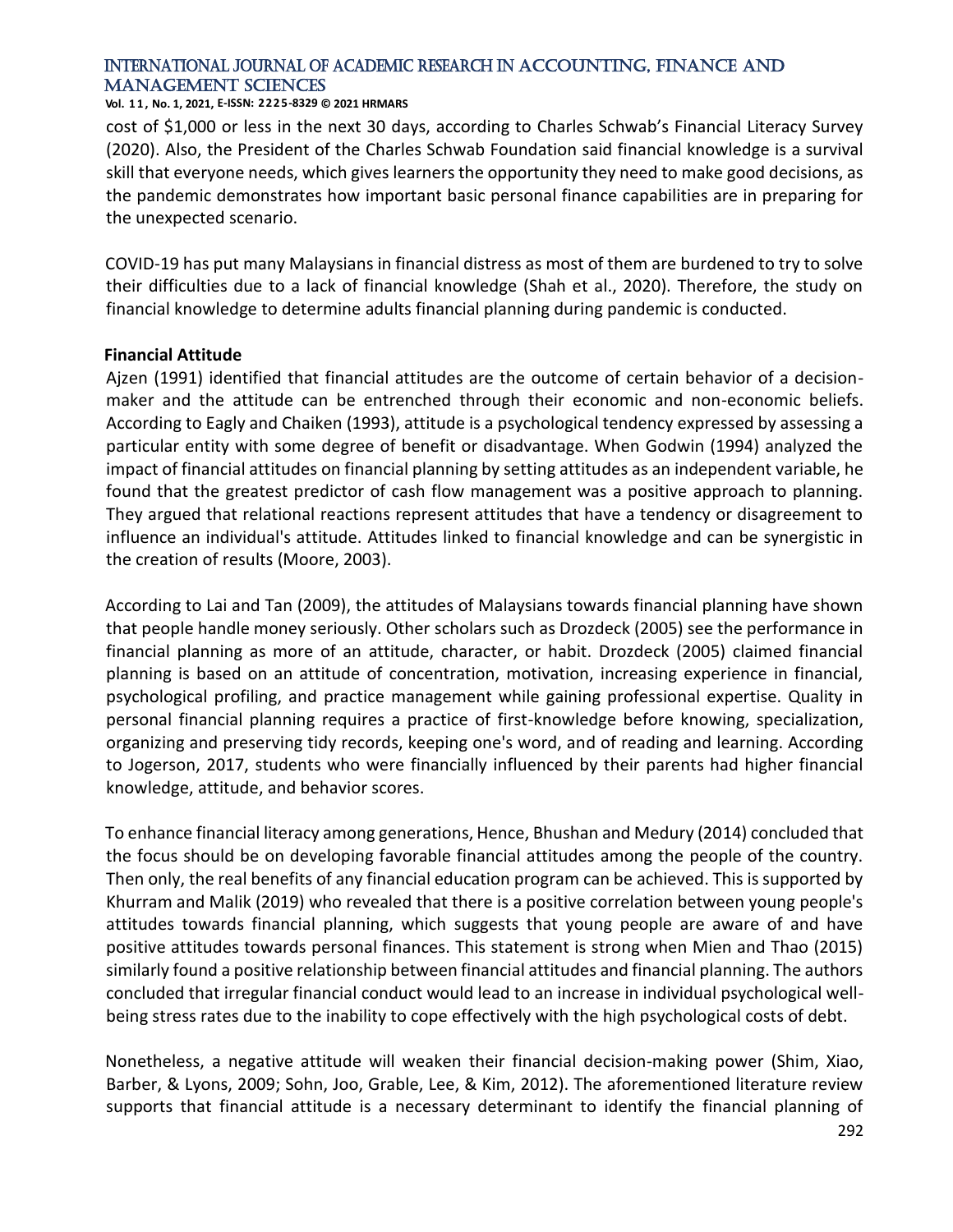#### **Vol. 1 1 , No. 1, 2021, E-ISSN: 2225-8329 © 2021 HRMARS**

individuals, and it also influences the level of financial planning which in this context is the personal financial planning of working adults during the COVID-19 pandemic. Overall, financial attitude can be defined as a personal inclination towards financial matters. It is an ability to plan and maintain a savings account that matters.

Research indicates that attitude towards money may frame financial planning among youth. Individual's positive attitude towards finance and money can affect their behavior to achieve financial planning and enhance financial knowledge. Nonetheless, a negative attitude will weaken their financial decision-making power (Shim, Xiao, Barber, & Lyons, 2009; Sohn, Joo, Grable, Lee, & Kim, 2012). The result financial management study shows that financial attitude significantly have positive affect on financial management behavior (Adiputra, 2019) The aforementioned literature review supports that financial attitude is a necessary determinant to identify the financial planning of individuals, and it also influences the level of financial planning which in this context is the personal financial planning of working adults during the COVID-19 pandemic. Overall, researcher decided to study on financial attitude as one of the determinants among Malaysian citizens financial planning.

#### **Financial Behaviour**

On the other hand, many researchers have surveyed financial management behavior, investment behavior, bill payment behavior, savings behavior, credit card behavior, and budget behavior to find out the level of personal financial planning of individuals. In India, Agarwalla, Barua, Jacob and Varma (2013) conducted a survey of 1,000 young people employed in urban India to determine their financial knowledge, financial attitudes, and financial behavior. The result indicates that about 24 percent of respondents had high financial information and around 68 percent had positive financial behavior. On another study found that human behavior as the pertinent to financial decision-making and money management such as constructing an appropriate budget programmed and controlling it, quick payment of bills, and regular saving nature. It is called as financial behavior (Bhushan & Medury, 2014; Kalekye & Memba, 2015). OECD (2013) stated that financial behavior is very important and a fundamental component of financial planning. For Atkinson and Messy (2012), a positive financial behavior of individuals such as appropriate planning for expenditures and caring financial stability enhances their financial planning level, whereas negative financial behavior like largely depending upon credits and loans weaken their financial well-being. Bhushan and Medury (2014) concluded that to enhance the financial planning level of working adults, the government should focus on building positive financial behavior and attitude along with financial knowledge.

A well-informed and financially educated people can make better choices for their families and thereby contribute to greater financial stability and well-being (Hilgert & Hogarth, 2003; Herawati, Candiasa, Yadnyana & Suharsono, 2018). There is also a need to consider the financial skills and abilities to working adults, as their financial behavior can have a direct effect on their future lives and their well-being. One previous study have focused on financial planning for university students. It was found that many of them struggle to schedule their expenditures and unexpectedly face financial difficulties (Annabi, Gonzalez & Muller., 2018; Daud, Norwani & Yusof., 2018; Johan, Rowlingsonn & Appleyard, 2020). University students exhibit higher debt, severe use of credit cards, high stress, and low financial satisfaction due to lack of financial management skills (Bapat, 2019; Falahati, Paim, Ismail, Haron & Masud, 2011; Norvilitis et. al, 2006).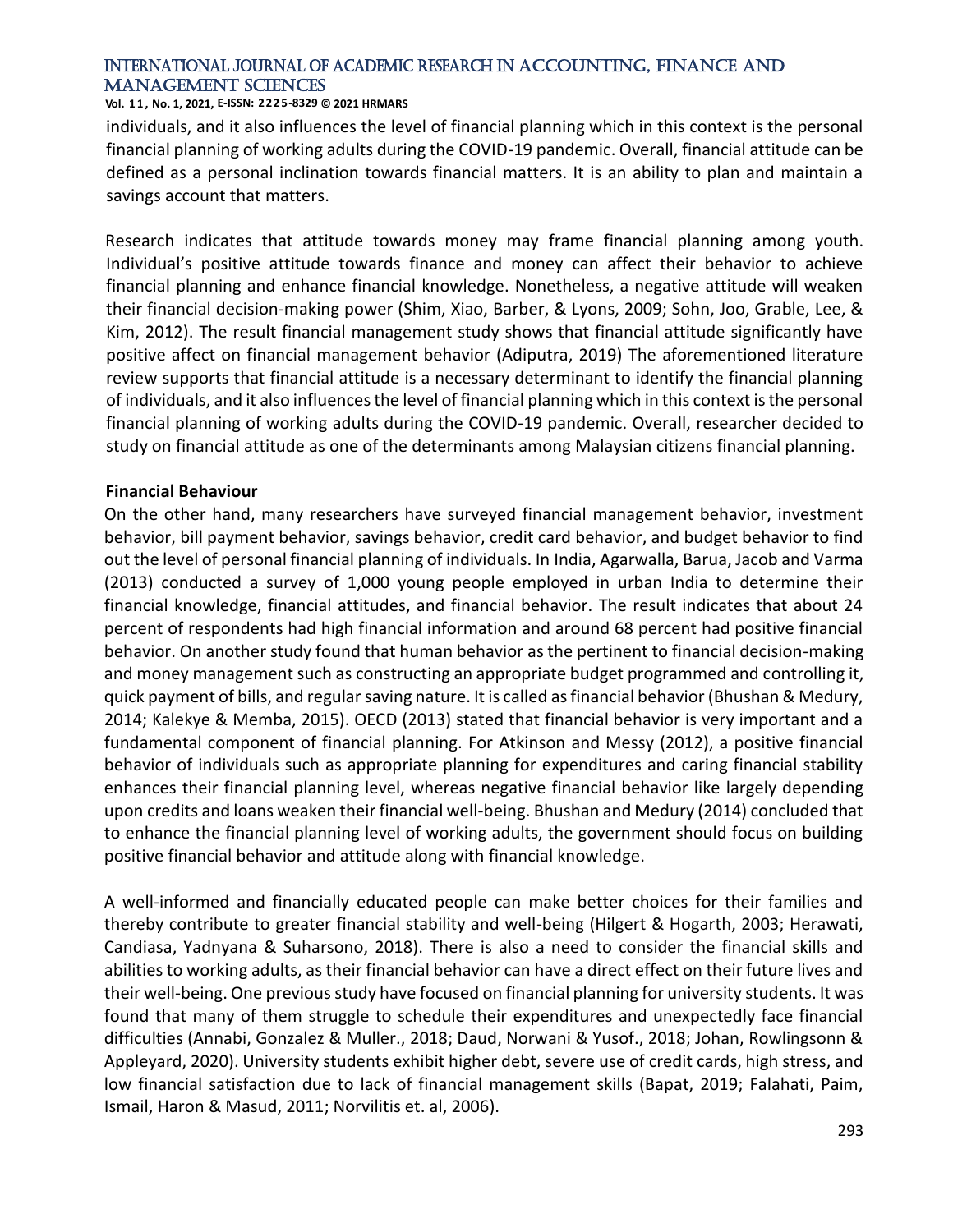#### **Vol. 1 1 , No. 1, 2021, E-ISSN: 2225-8329 © 2021 HRMARS**

The unemployment rate, if factored in would reduce consumer spending, as household pay and disposable incomes have come to a halt. As a result, good financial planning and positive financial behavior have always been the key to better financial conditions (Adam, Frimpong & Boadu, 2017; Stromback, Lind, Skagerlund, Vastjall, Tinghog, 2017; Arifin, 2018). COVID-19 has affected young adult financial behavior in many ways, especially in terms of spending, from conspicuous to responsible spending (Zwanka & Buff, 2020). Therefore, young adults may be unprepared to adequately handle psychological costs associated with financial difficulties result in COVID-19 (United Nations, 2020).

In Malaysia context, Financial behavior association on financial planning is studied.

To examine the relationship of financial knowledge, financial attitude and financial behavior with financial planning among working adults during COVID-19, the following hypotheses was developed. H0: There is no relationship between financial knowledge, financial attitude and financial behavior with financial planning among working adults during COVID-19.

H1: There is a relationship between financial knowledge, financial attitude and financial behavior with financial planning among working adults during COVID-19.

To determine the most influential factors influencing financial planning among working adults during COVID-19, the following hypotheses was formed:

H<sub>0</sub>: There is no influential factors of financial knowledge, financial attitude and financial behavior towards influencing financial planning among working adults during COVID-19.

 $H_1$ : There is an influential factors between financial knowledge, financial attitude and financial behavior towards influencing financial planning among working adults during COVID-19.

#### **Research Methodology**

A non-probability sampling approach called purposive sampling technique is used to get the desired sample size and the respondents were given specific information that the researcher needed. A number of 260 representative sample size of the working adult in this study had answered a selfadministered questionnaire in data collection. The questionnaire was hand-coded and analyzed by using the Statistical Package for Social Sciences (Statistical software SPSS 23).In this research, there are no restrictions on any individual occupations as long as the respondents comply with the criteria set out before. Since the research is intended to examine financial knowledge, financial attitude, financial behavior, and financial planning, individuals at least at the age of 18 years old were selected as they are already began their financial planning. With this technique, the researcher purposively choose the respondents who have the relevant information and know surely about their age and their financial status as well as their financial capability from the researcher's point of view. Reliability Analysis (Cronbach Alpha), Factorial Analysis, Independent Sample t-test, Pearson Correlation and Multiple Linear Regression analysis were then conducted.

#### **Repondents Profile**

The highest respondents in this study are apparently among the male which represents 50.4% or 131 respondents while female respondents account for 49.6% or 129 out of 260 respondents. About 89% of the respondents age from 21 to 30 years followed by 11% of participants' ages range from 18 to 20 years. Based on the data, around 66.5% of total respondents have Bachelor's Degree qualification,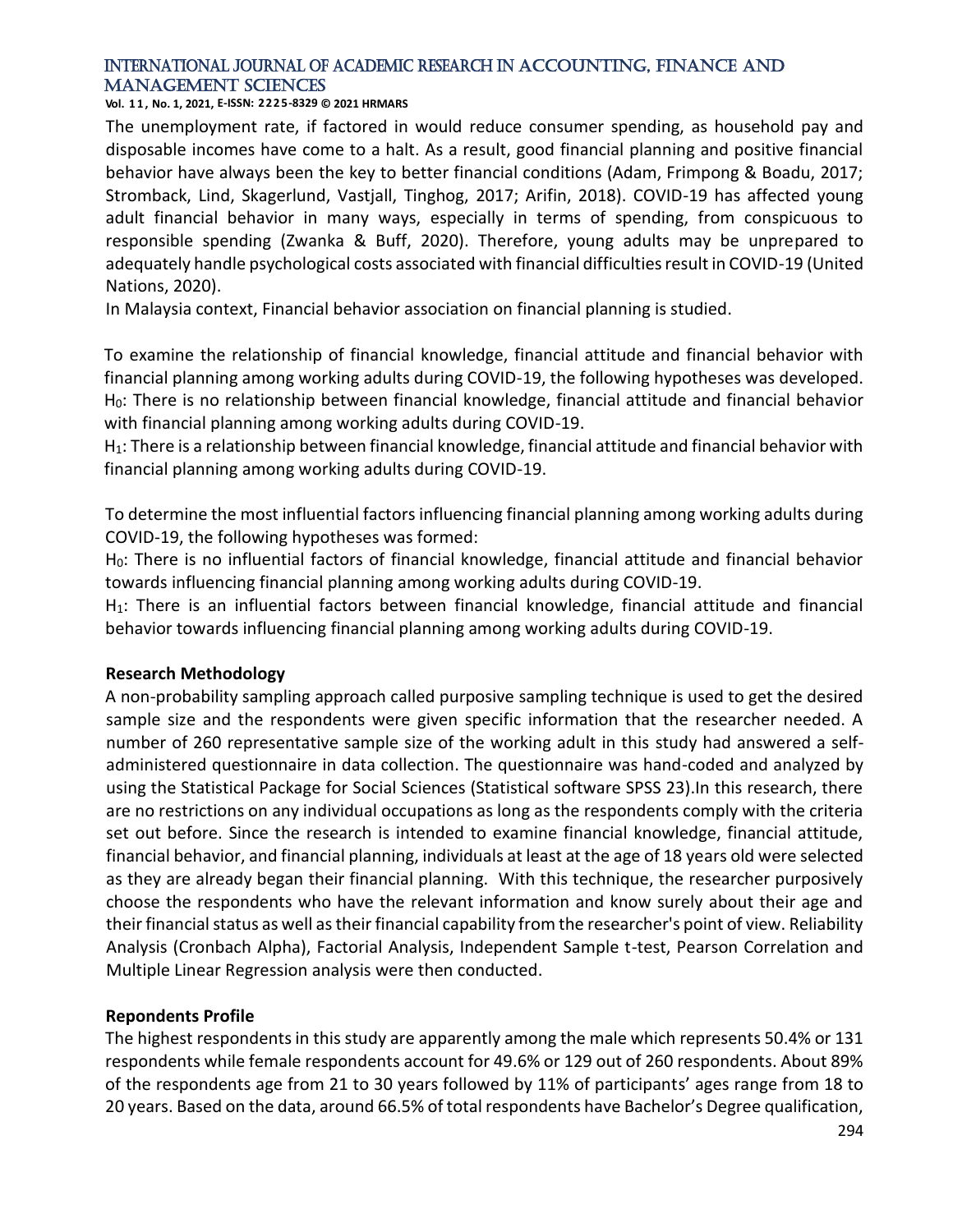**Vol. 1 1 , No. 1, 2021, E-ISSN: 2225-8329 © 2021 HRMARS**

20% of the respondents with Diploma, 7.7% have only high school qualification, and lastly, 5.8% of total respondents possess Master's Degree. The participants earn around RM2000-RM2999 per month with the percentage of 81.2%, followed by 15.8% who earned an income range of RM1000- RM1999 whereas, those who earn RM3000-RM3999 contribute to 3% of total respondents in this study.

#### **ReliabilityTest**

#### **Table-1: Reliability Test for Variables**

|                              | <b>Cronbach Alpha</b> | N of items |
|------------------------------|-----------------------|------------|
| <b>Dependent Variables</b>   |                       |            |
| <b>Financial Planning</b>    | 0.841                 | 27         |
| <b>Independent Variables</b> |                       |            |
| <b>Financial Knowledge</b>   | 0.865                 | 6          |
| <b>Financial Attitude</b>    | 0.658                 |            |
| <b>Financial Behavior</b>    | 0.795                 |            |

To determine the reliability of each question, score of Cronbach's Alpha is examined. Based on the results shown in the Table-1, it indicated that all questions which have been asked in the research were acceptable and reliable for further research by means of each variable scored over 0.6. The Cronbach's Alpha value for independent variable question of financial attitude is 0.658 followed by 0.795 for financial behavior and 0.658 for financial attitude. On the other hand, the reliability test for financial planning as the dependent variable that comprise of 27 questions, demonstrated the value of 0.841. Thus, it can be concluded that all variables are acceptable to proceed for further research and good to be conducted in a reliable manner. Therefore, this study confirmed the proposed framework which consist of three independent variables (financial knowledge, financial attitude, financial behavior) and one dependent variable (financial planning). Factor analysis will then be tested for validity description.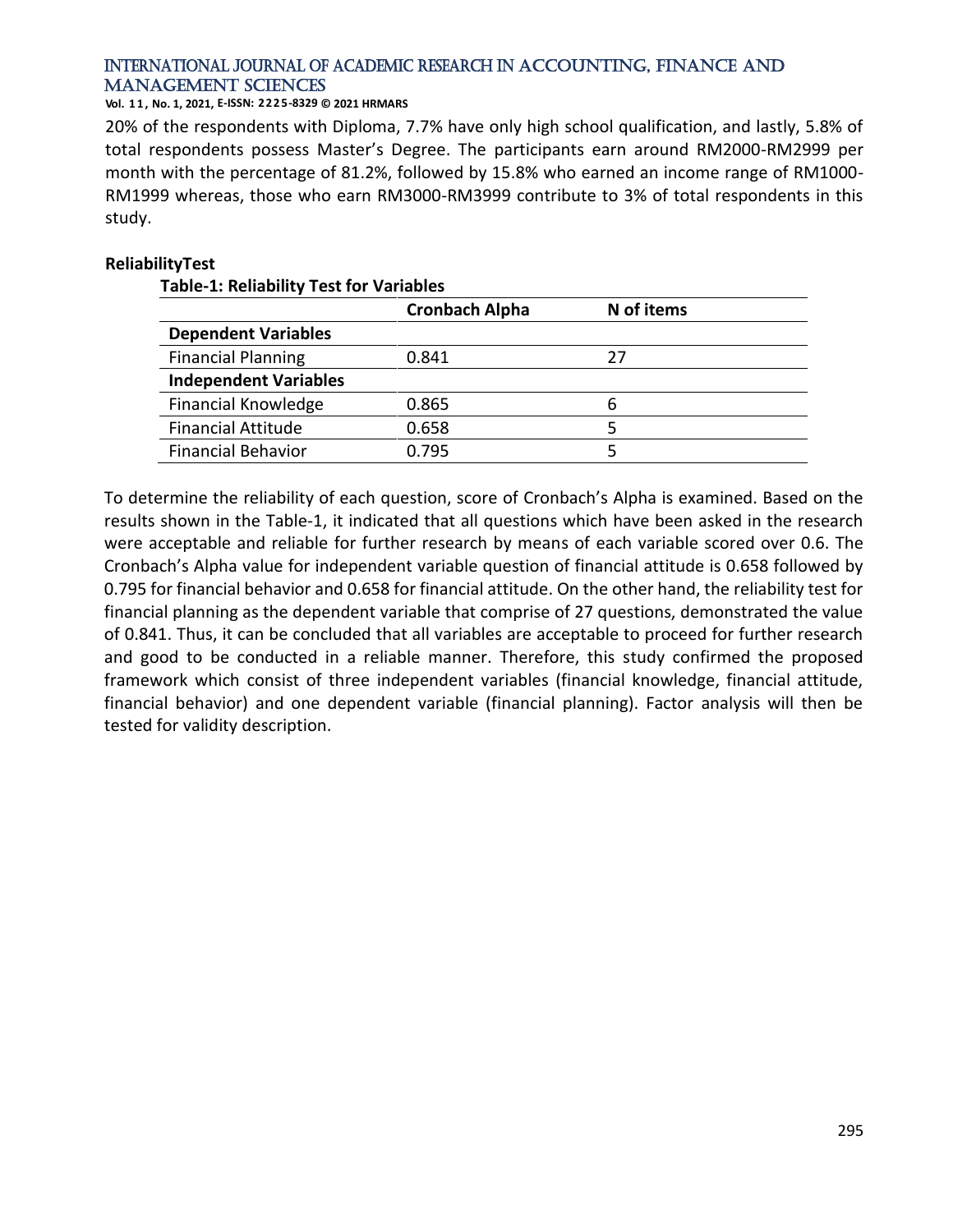**Vol. 1 1 , No. 1, 2021, E-ISSN: 2225-8329 © 2021 HRMARS**



**Figure 1: Theoritical Framework**

#### **Factorial Analysis**

**Table-2: Summary KMO and Bartlett's Test**

| <b>Variables</b>           | No           | οf | <b>KMO</b> | <b>Bartlett's</b> | <b>Test</b> | of |
|----------------------------|--------------|----|------------|-------------------|-------------|----|
|                            | <b>Items</b> |    |            | <b>Sphericity</b> |             |    |
| <b>Financial Knowledge</b> | 6            |    | 0.840      | 0.000             |             |    |
| <b>Financial Attitude</b>  | 5            |    | 0.645      | 0.000             |             |    |
| <b>Financial Behavior</b>  | 5            |    | 0.806      | 0.000             |             |    |
| <b>Financial Planning</b>  | 27           |    | 0.908      | 0.000             |             |    |

Sample appropriateness for all of the variables of financial knowledge, financial attitude, financial behavior and financial planning were measured using Kaiser-Meyer-Olkin, **Table-2**. KMO calculated the sample adequacy, and concluded that 0.645, 0.806 and 0.904 to be successful in evaluating the factor for data reduction as all of the KMO values were higher than the acceptable value of 0.50. Besides, table 2 indicates that all of the variables' sample were strong enough to be used as sampling for the spherecity test of Bartlett Test data value is 0.000. Therefore the sigma value requirement of less than 0.05 factor analysis fulfilled the validity test.

#### **Result and Discussion Table-3: Independent Sample t-test**

|          | apic 9. macpenaent sample t test |                              | Levene's Test for |                              |                 |  |  |
|----------|----------------------------------|------------------------------|-------------------|------------------------------|-----------------|--|--|
|          |                                  | <b>Equality of Variances</b> |                   | t-test for Equality of Means |                 |  |  |
| Category | Mean                             |                              | Sig               |                              | Sig. (2-tailed) |  |  |
| Male     | 104.2901                         | 4.339                        | 0.038             | 0.383                        | 0.702           |  |  |
| Female   | 103.5504                         |                              |                   |                              |                 |  |  |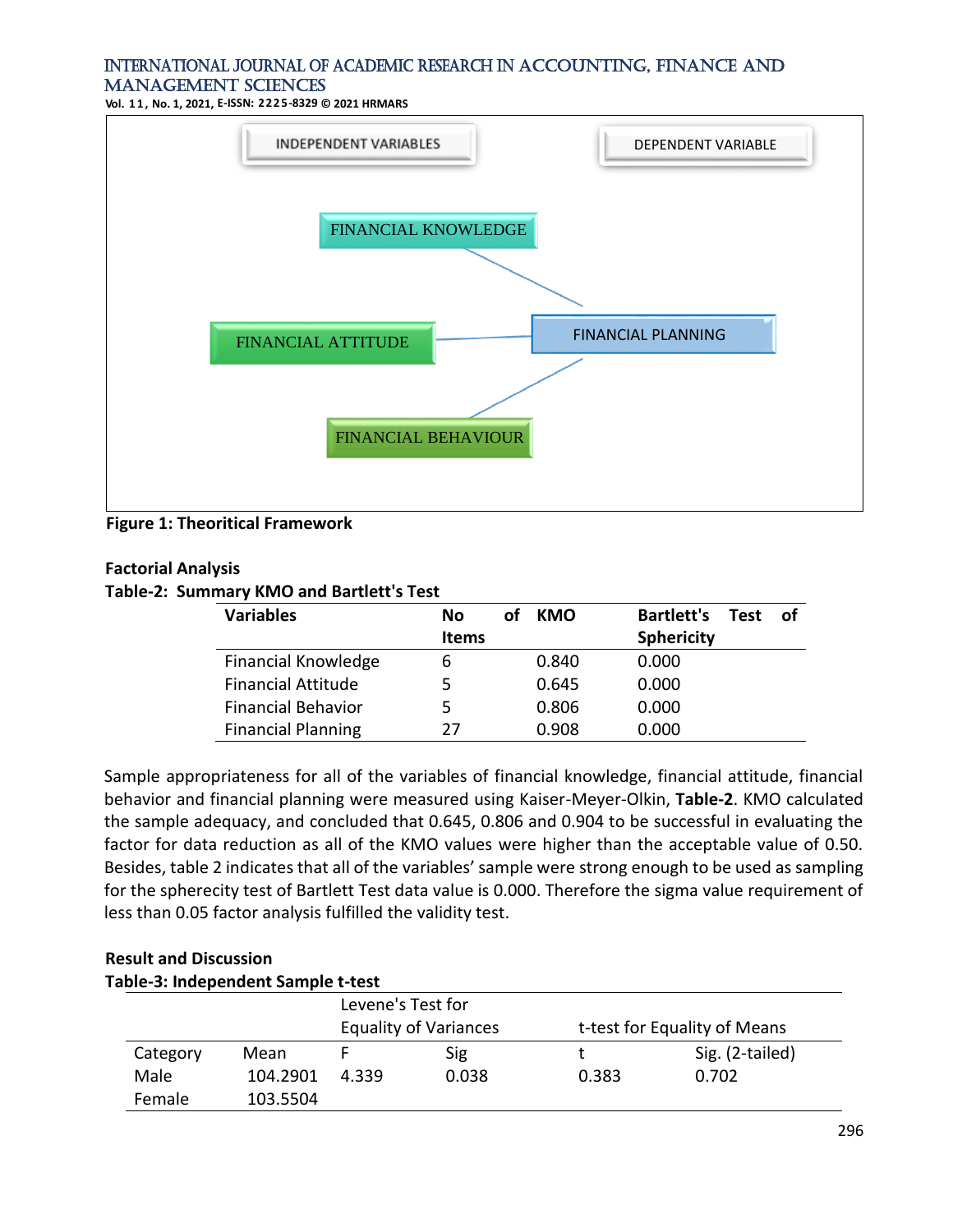**Vol. 1 1 , No. 1, 2021, E-ISSN: 2225-8329 © 2021 HRMARS**

Based on Table 3 above, the two-tailed significance for financial planning indicates that the p-value is 0.702 which is greater than 0.05. This connoted that there is no significant difference between gender and financial planning among working adults during COVID-19. Thus, to answer the first objective, this study will reject the alternative hypothesis as there is no significant difference between gender and financial planning among working adults during COVID-19 and it is fail to reject the null hypothesis. The findings of this study exhibit similar results from previous study as Berggren and Gonzalez (2010), Mazlifah (2011) and Walzack and Kamieniecka (2018). By applying the Pearson Correlation Coefficient Test, the second objective of the analysis will be addressed.

| <b>Pearson Correlation Coefficient</b> |                            |                           |  |  |  |
|----------------------------------------|----------------------------|---------------------------|--|--|--|
|                                        |                            | <b>Financial Planning</b> |  |  |  |
| Financial Knowledge                    | <b>Pearson Correlation</b> | $.669**$                  |  |  |  |
|                                        | Sig.(2tailed)              | .000                      |  |  |  |
|                                        | n                          | 260                       |  |  |  |
| <b>Financial Attitude</b>              | <b>Pearson Correlation</b> | $.642**$                  |  |  |  |
|                                        | Sig.(2tailed)              | .000                      |  |  |  |
|                                        | n                          | 260                       |  |  |  |
| <b>Financial Behavior</b>              | <b>Pearson Correlation</b> | $.758***$                 |  |  |  |
|                                        | Sig.(2tailed)              | .000                      |  |  |  |
|                                        | n                          | 260                       |  |  |  |

### **Table-4: Pearson Correlation Coefficient**

\*\*. Correlation is significant at the 0.01 level (2- tailed)

Based on table 4, the coefficient of association between financial planning and financial knowledge is 0.669 with a significance value of 0.000, which is less than 0.05 at the 5 percent level of significance. The findings suggest that, after accounting for the relationship between financial knowledge and financial planning among working adults, it was found that financial knowledge was of positively related to financial planning. This outcome is comparable to several of previous study (Boon et al, 2011; Ali, Rahman & Bakar, 2014; Adam et al., 2017, Amagir et al, 2020). Financial knowledge such as any information, programme, or ability discusses financial principles and subjects is therefore could inform and enhance positively to individual's financial planning.

The correlation value of financial attitude and financial planning is 0.642 with 0.000 for p-value and it is below than 0.05 level of significance. Therefore, it shows that financial attitude have positive relationship with financial planning among working adults during COVID-19. This finding has been reinforced by previous studies as well, whereby the financial attitude characteristic of personality, has a major positive relationship with financial planning (Jorgensen, 2007; Ali et al., 2015; Mien & Thao, 2015, Adiputra, 2020). Workers attributes as financial attitude have a substantial effect on financial planning (Ibrahim. Harun & Isa, 2009). The way working adults manage their money during COVID-19 may correlated with their effective financial planning.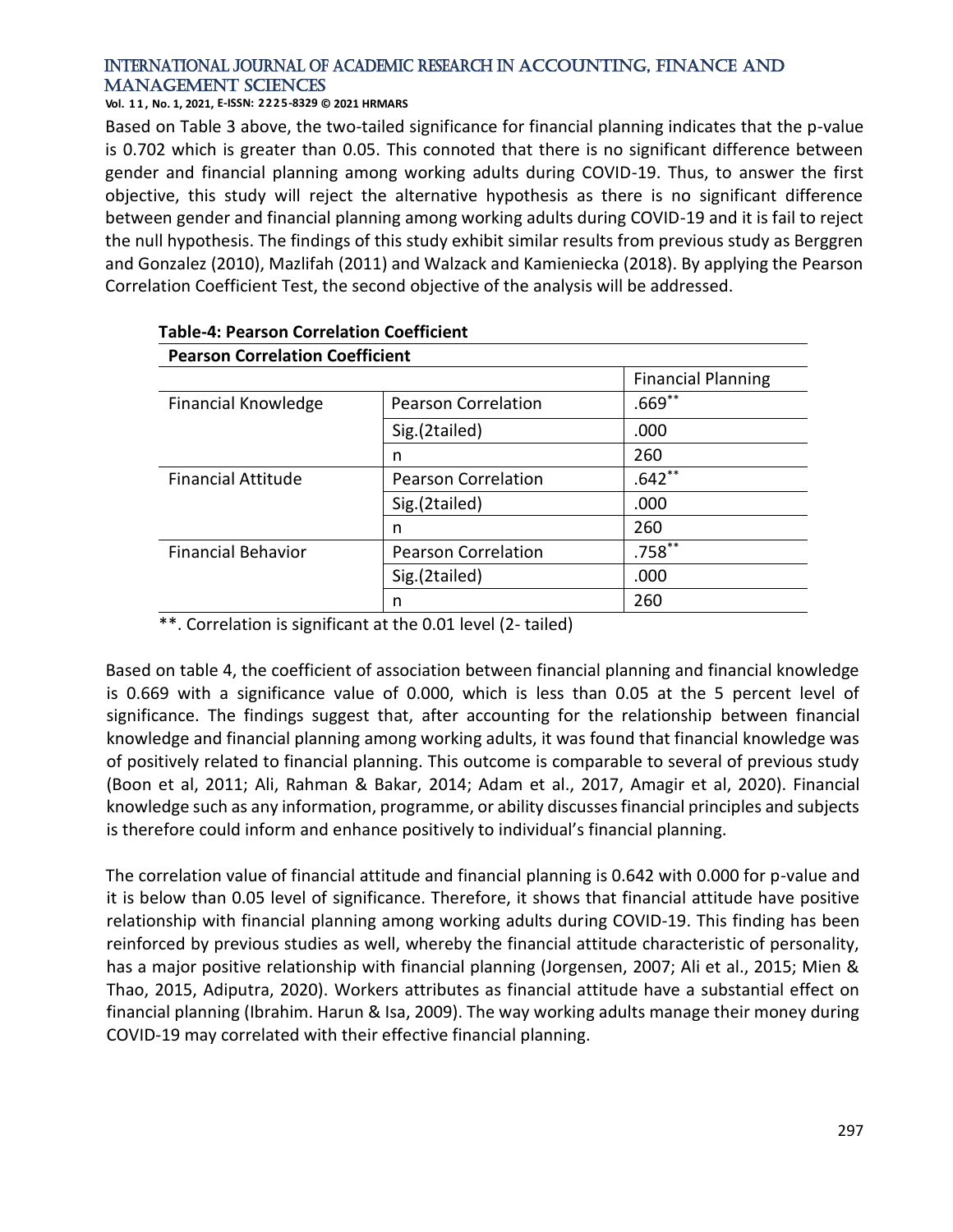#### **Vol. 1 1 , No. 1, 2021, E-ISSN: 2225-8329 © 2021 HRMARS**

Lastly, the correlation coefficient between financial planning and financial behavior is 0.758 with a p-value of 0.000 and below than 0.05 level of significance. Hence, the result indicating a significant positive relationship between the financial behavior and financial planning. This result demonstrated the majority of working adults exhibited positive financial behavior, such as self-discipline in dealing with household finance and personal money. At the same time, they were more likely to make timely payment of bills, evaluate product affordability, set financial goals, carefully evaluate financial goods, and rely on savings or assets rather than borrowings in times of crisis. These findings were similar to the results of the OECD survey on several countries and supported by previous study conducted by Agarwal et al. (2013). Since the result of Pearson coefficients, exhibit all of the variables have positive coefficient value with all of the p-value of variables below than five percent level of significance. Therefore, the result has answered objective two of this study when the indication showed that all of the independent variables of the study (financial knowledge, financial attitude and financial behavior) have a significant positive relationship with the dependent variables financial planning. Thus, this study reject null hypotheses and failed to reject alternative hypothesis.

| Model |       | R<br>Square | Adjusted<br>square | Std. Error of the<br>Estimate |
|-------|-------|-------------|--------------------|-------------------------------|
|       | .832a | .692        | 688.               | 8.67569                       |

#### **Table-5: Multiple Regression Model Summary of the variables**

**Table-5** displays the related values in the sense of both the overall model fit and the point regression model estimation. The R value of 0.832 reveals a strong correlation between the independent variables and the dependent. According to Table-5, the R square is 0.692 or 69.2 per cent is the coefficient of determination which explains variation on the dependency variable by varying independent variables when measuring the accuracy of the capacity of the model. It is therefore indicates that 69.2 percent of the dependent variable from the independent variables chosen is clarified and the remaining have not been considered. The Adjusted R Square of 0.688 represents 68% of variance of the criterion variable even after the number of predictor variables in the model has been taken into account.

| Table-6: Multiple Regression Analysis |                                              |       |                     |        |      |  |  |
|---------------------------------------|----------------------------------------------|-------|---------------------|--------|------|--|--|
| <b>Model</b>                          | <b>Unstandardized</b><br><b>Coefficients</b> |       | <b>Standardized</b> |        | Sig. |  |  |
|                                       |                                              |       | <b>Coefficients</b> | t      |      |  |  |
|                                       | B                                            | Std.  | <b>Beta</b>         |        |      |  |  |
|                                       |                                              | Error |                     |        |      |  |  |
| (Constant)                            | 14.217                                       | 3.799 |                     | 3.743  | .000 |  |  |
| <b>Financial</b>                      | .676                                         | .183  | .180                | 3.694  | .000 |  |  |
| Knowledge                             |                                              |       |                     |        |      |  |  |
| <b>Financial</b>                      | 1.411                                        | .200  | .302                | 7.052  | .000 |  |  |
| <b>Attitude</b>                       |                                              |       |                     |        |      |  |  |
| <b>Financial</b>                      | 2.382                                        | .219  | .499                | 10.890 | .000 |  |  |
| <b>Behavior</b>                       |                                              |       |                     |        |      |  |  |

#### **Table-6: Multiple Regression Analysis**

a. Dependent Variables: Financial Planning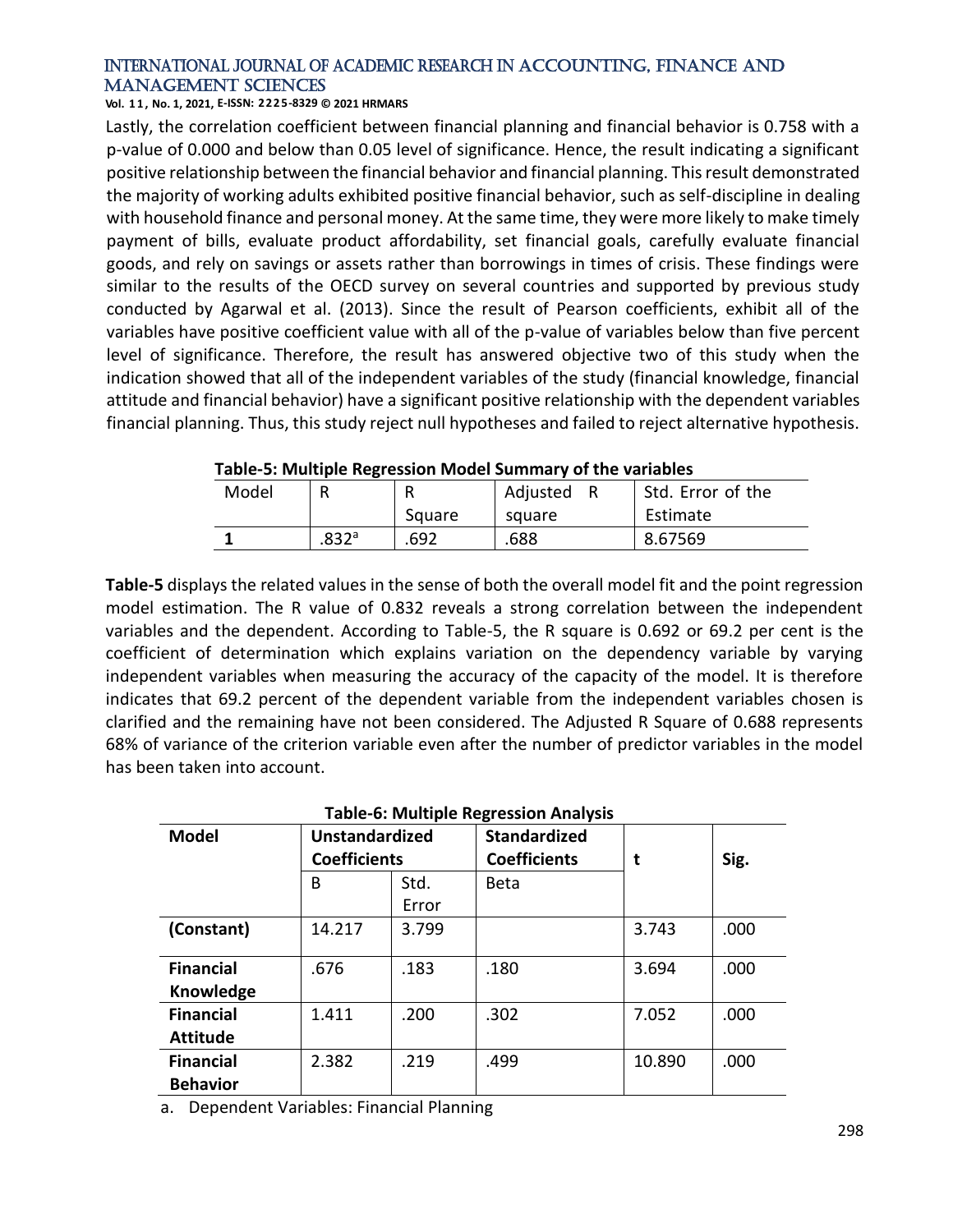**Vol. 1 1 , No. 1, 2021, E-ISSN: 2225-8329 © 2021 HRMARS**

To ensure the correlation between the dependent variables an independent variables**,** Table-6 will indicate the close association between independent variables and dependent variables in the standardized Beta Coefficient. The relationships between all independent variables of financial knowledge, financial attitude and financial behavior among working adults during the COVID-19 have been significant and have greatly influenced on their financial planning. Therefore, the study concluded that all of the independent variables are positively significant towards financial planning among working adults during COVID-19. Referring to the beta value of financial behavior which indicates 0.499 as the highest value as compared to other independent variables, therefore reflecting that financial behavior influence the most towards the implantation of financial planning. This followed by financial attitude with beta coefficient of 0.302 and lastly financial knowledge with beta coefficient of 0.180.The study may therefore infer that the independent variable has contributed significantly to every aspect of financial planning. This study reject null hypotheses and failed to reject alternative hypothesis as this study exhibit financial behavior to represent the most positive significant influential factors in the in the financial planning among working adult during COVID-19.

#### **Multicollinearity Test**

**Variance inflation factor (VIF) is also conducted to detect the existence of multicollinearity between financial knowledge, financial attitude and financial behavior.**

| <b>Model</b>               |           | <b>Collinearity Statistics</b> |  |  |
|----------------------------|-----------|--------------------------------|--|--|
|                            | Tolerance | VIF                            |  |  |
| <b>Financial Knowledge</b> | .505      | 1.980                          |  |  |
| <b>Financial Attitude</b>  | .657      | 1.522                          |  |  |
| <b>Financial Behavior</b>  | 574.      | 1.742                          |  |  |

**Table-7 Variance Inflation Factor (VIF)**

Dependent Variables: Financial Planning

According to Coefficients Output of Collinearity Statistical value **Table-7**, it is to summarize that there is no high correlations between the study's independent variables, with positive correlation within the range of 1 to 10 and yet not very high. The VIF value for financial knowledge, financial attitude and financial behavior were 1.980, 1.522 and 1.742 respectively. Therefore, this study opines that the variables stand autonomously and there is no multicollinearity symptoms between each other with minimal problem only and it is in control.

#### **Conclusion**

As the study aim to examine the gender differences in financial planning among working adults during COVID-19 pandemic in Malaysia, it can be concluded that there is no difference between male and female working adults in their financial planning. Consecutively, all of the independent variables which include financial knowledge, financial attitude and financial behavior have significantly great influence towards performing personal financial planning among working adults, hence answering objective number two. Lastly, financial behavior was identified as the most influential independent variable factor towards financial planning which then, answering objective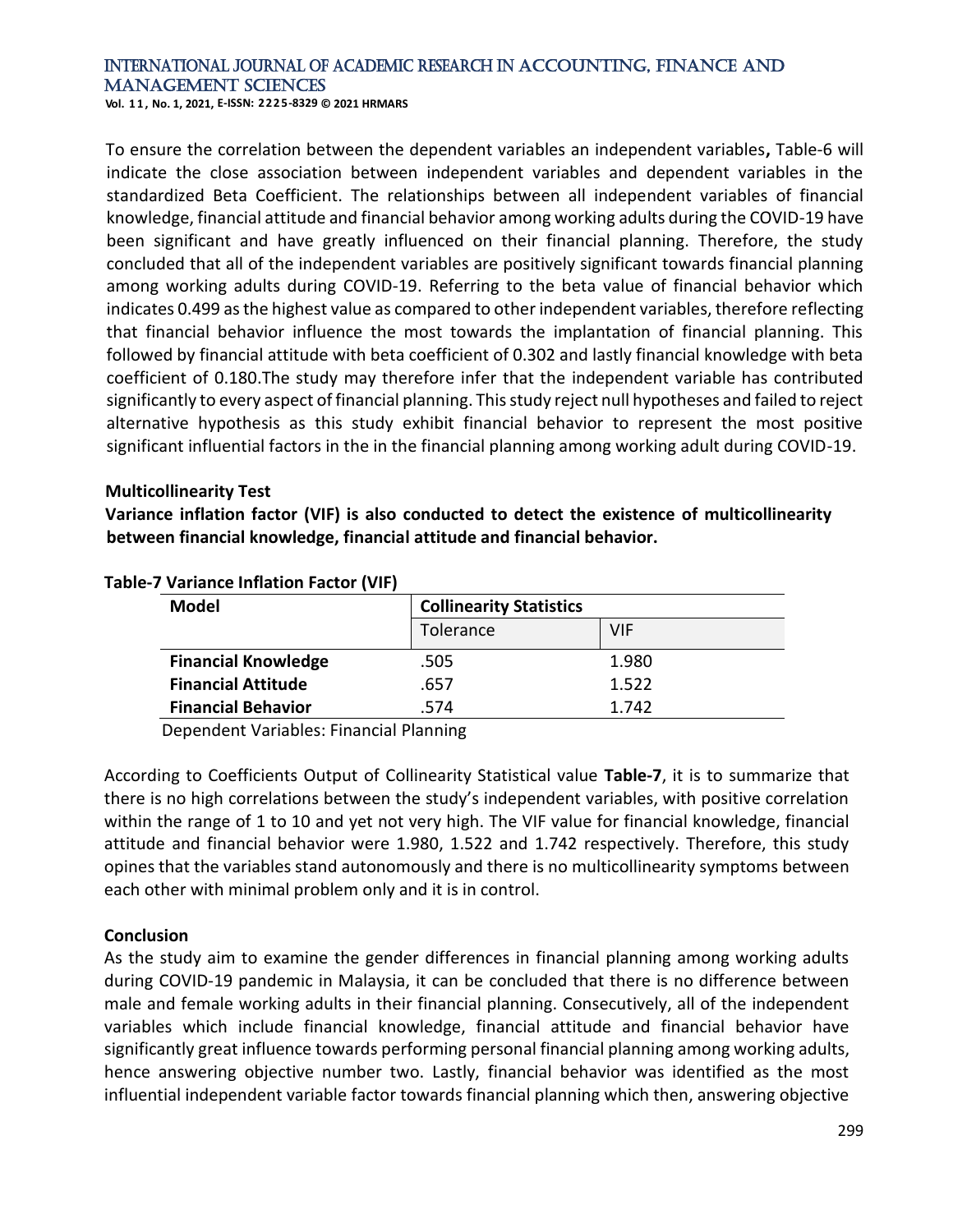**Vol. 1 1 , No. 1, 2021, E-ISSN: 2225-8329 © 2021 HRMARS**

number three of the study. As the findings indicate that financial behavior is the largest contributor towards financial planning, educators and professionals could plan related programs to enhance financial practices among young working adults to prepare themselves to cope with an unexpected event such as the coronavirus crisis. Results also indicated that most of them have started their planning for their insurance, investment and retirement. They also have satisfactory knowledge on saving and credit management which may help them to prevent from being effected by current pandemic condition. Wider number with specific targeted respondent such as B40 as tier of income within specific region could be aimed for more generalize result with immediate respondent during the crisis itself might support more significant result.

#### **Reference**

- Shaharuddin, N. S., Zain, Z. M., & Ahmad, S. F. S. (2021). Financial Planning Determinants Among Working Adults During Covid 19 Pandemic. *International Journal of Academic Research in Accounting Finance and Management Sciences*, *11*(1), 1-.
- Adzis, A, Bakar, A. J & Kadir S. H. (2017). Factors influencing young adults' debt in Malaysia. *Journal of Business and Retail Management Research*, 12, 76-85.
- Agarwalla, S. K., Barua, S. K., Jacob, J., & Varma, J. R. (2013). Financial literacy among working young in urban India. *Indian Institute of Management Ahmedabad*, 10(2).
- Ajzen, I. (1991). The theory of planned behavior. *Organizational Behavior and Human Decision Processes,* 50, 179–211.
- AKPK. (2018). Financial Behavior and State of Financial Well-being of Malaysian Working Adults. *Agensi Kaunseling dan Pengurusan Kredit.*
- Ali, A., Rahman, M. S. A., & Bakar, A. (2014). Financial Satisfaction and the Influence of Financial Literacy in Malaysia. *Social Indicators Research,* 120(1), 137–156.
- Amagir, A., Groot, W., van den Brink, Henriette, M., & Wilschut, A. (2020). Financial literacy of high school students in the Netherlands: knowledge, attitudes, self-efficacy, and behavior. *International Review of Economics Education, Elsevier,* 34(C).
- Annabi, A., Gonzalez, R. J., & Muller, F. (2018). What Determines Financial Knowledge among College Students?. *Journal of Financial Education,* 44(2), 344-366.
- Arifin, A. Z. (2018). Influence factors toward financial satisfaction with financial behavior as intervening variable on Jakarta area workforce. *European Research Studies Journal,* 21(1), 90-103.
- Atkinson, A., & Messy, F. (2012). Measuring financial literacy: results of the OECD/ International network on financial education (infe) pilot study. *OECD Working Papers on Finance, Insurance and Private Pensions,* 15.
- Awanis, S. (2013). Youth Vulnerability and Susceptibility to Credit Card Misuse and Indebtedness: A Cross-Country Exploration. *Doctoral dissertation, The University of Manchester (United Kingdom).*
- Bank Negara Malaysia. (2015). Financial Stability Report. Retrieved from [https://www.bnm.go](https://www.bnm.go/)v.my/files/publication/fsps/en/2015/fs2015\_ book.pdf
- Bank Negara Malaysia. (2018). Indebted to Debt: An Assessment of Debt Levels and Financial Buffers of Households. Financial Surveillance Department.
- Bapat, D. (2019). Exploring Antecedents to Financial Management Behavior for Young Adults. *Journal of Financial Counseling and Planning,* 30(1), 44–55*.*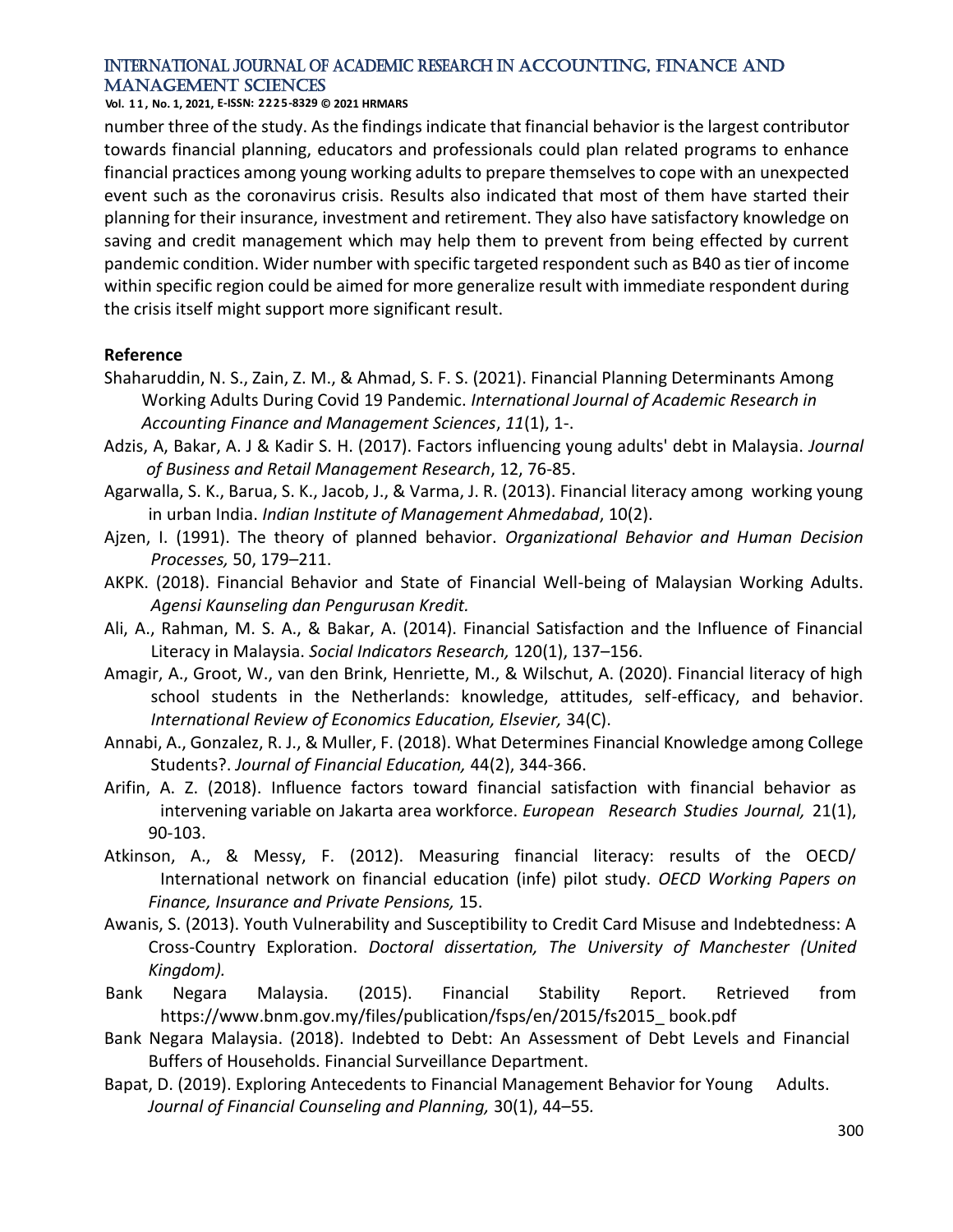**Vol. 1 1 , No. 1, 2021, E-ISSN: 2225-8329 © 2021 HRMARS**

- Been, J., Suari-Andreu, E., Knoef, M., & Alessie, R. (2020). Consumption responses to unemployment shocks. *Netspar Academic Series.*
- Behrman, J., Mitchell, O., Soo, C., & Bravo, D. (2010). Financial Literacy, Schooling, and Wealth Accumulation. *PARC Working Paper Series*, WPS 10-06.
- Berggren, J., & Romualdo, G. (2010). Gender difference in financial decision making: A quantitative study of risk aversion and overconfidence between the genders. *(Dissertation).*
- Bhushan, P., & Medury, Y. (2014). An empirical analysis of inter linkages between financial attitudes, financial behavior and financial knowledge of salaried individuals. *Indian Journal of Commerce and Management Studies,* 5(3), 58.
- Blustein, D. L., Duffy, R., Ferreira, J. A., Cohen-Scali, V., Cinamon, R. G., & Allan, B. A. (2020). Unemployment in the time of COVID-19: A research agenda. *Journal of vocational behavior*, 119, 103436.
- Boon, T. H., Yee, H. S., & Ting, H. W. (2011). Financial Literacy and Personal Financial Planning in Klang Valley, Malaysia*. International Journal of Economics and Management*, 5(1), pp. 149- 168.

Charles Schwab Financial Literacy Survey. (2020). Charles Schwab Corporation.

- Chong, V., & Lam, J. (2012). An Empirical Study of Malaysian Young Adults' Attitudes towards Credit Card Debt: Influence of the Personal and Bank Factors.
- Citi. (2008). Citibank Introduces Citi Fin-Q to Malaysians. Citigroup.com.
- Cox, J. (2020). Coronavirus job losses could total 47 million, unemployment rate may hit 32%, Fed estimates. *CNBC*.
- Daud, N., Norwani, N. M., & Yusof, R. (2018). Students Financial Problems in Higher Education Institutions. *International Journal of Academic Research in Business and Social Sciences,*  8(10), 1558–1565.
- David, S., & Yetmar, S. (2010). Personal financial planning attitudes: a preliminary study of graduate students. *Management Research Review,* 3(8), 811 – 817.
- Department of Statistic Malaysia. (2020). Laporan Analisis Survei Khas Kesan COVID-19 Kepada Ekonomi dan Individu.

Department of Statistics Malaysia. (2016). Household Income & Basic Amenities Survey Report 2016.

Drozdeck, S. (2005). Tips from the top. *Advisor Today*, 100(5), 44-50.

- Eagly, A., & Chaiken, S. (1993). The psychology of Attitudes*. Toronto: Harcourt Brace Jovanovich College.*
- Falahati, L., Paim, L., Ismail, M., Haron, S. A., & Masud, J. (2011). Assessment of university student's financial management skills and educational needs. *African Journal of Business Management,* 5(15), 6085-6091.
- Farrar, S., Moizer, J., Lean, J., & Hyde, M. (2018). Gender, financial literacy, and preretirement planning in the UK. *Journal of Women and Aging.*
- Glass, J. C., & Kilpatrick, B. B. (1998). Financial planning for retirement: An imperative for baby boomer women. *Educational Gerontology,* 24, 595-617.
- Godwin, D. (1994). Antecedent's and consequences of newlyweds' cash flow management. *Financial counseling and planning,* 5.
- Gomes, V. (2020). Financial Planning: What to do if you lose your job or have to take a pay cut. *The Edge Markets.*
- Gumede, W. (2020). The impact of coronavirus could compare to the Great Depression.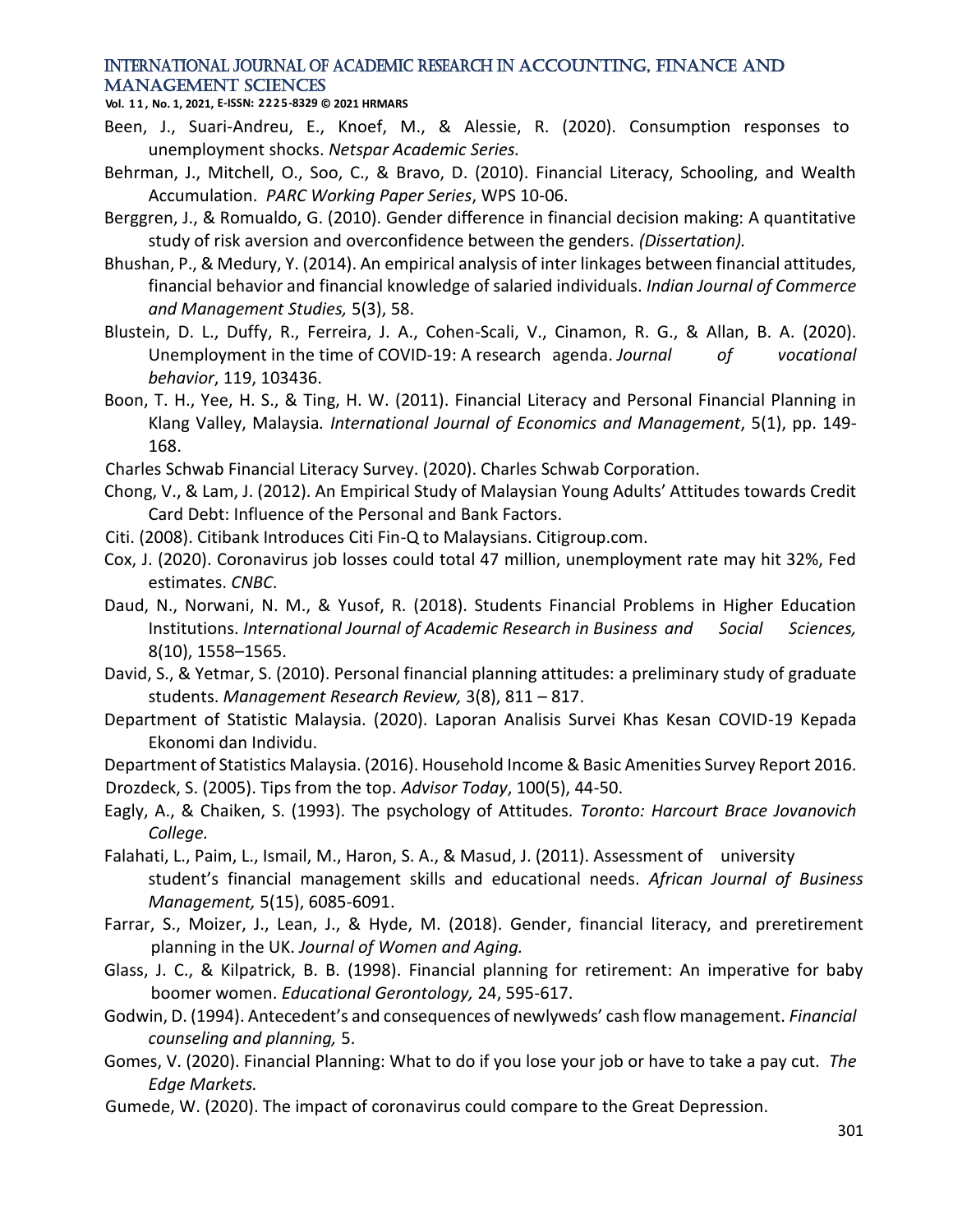**Vol. 1 1 , No. 1, 2021, E-ISSN: 2225-8329 © 2021 HRMARS**

- Han, J. J., & Jang, W. (2013). Information asymmetry and the financial consumer protection policy. *Asian Journal of Political Science*, 21(3), 213-223.
- Herawati, N. T., Candiasa, I. M., Yadnyana, I. K., & Suharsono, N. (2018). Factors that influence financial behavior among accounting students in Bali. *International Journal of Business Administration, 9*(3), 30-38.
- Huston, S. J. (2010). Measuring Financial Literacy. *The Journal of Consumer Affairs*, 44, 296-316.
- Ibrahim, D., Harun, R., & Isa, Z. M. (2009). A study on financial literacy of Malaysian Degree students. *Cross-Cultural Communication, 5(4):*51-59.
- Jain, D. & Mandot, N. (2012). Impact of Demographic Factors on Investment Decision of Investors in Rajasthan. *Journal of Arts, Science and Commerce,* 2(3), 81-92.
- Jamal, A. A., Ramlan, W. K., Karim, M. R. A., Mohidin, R., & Osman, Z. (2015). The Effects of Social Influence and Financial Literacy on Savings Behavior: A Study on Student of Higher Learning Institutions in Kota Kinabalu, Sabah. *International Journal of Business and Social Science*, 6, 11(1).
- Jay, B. N. (2017, October 13). Young Malaysians lacking in financial knowledge, need to start investing. *New Straits Times*.
- Jawaheer, B. M., & Manual, V. S. (2016). Gender Differences in Investment Decision Making Among Working Class of Mauritius. *Imperial Journal of Interdisciplinary research.*
- Johan, I., Rowlingson, K., & Appleyard, L. (2020). The Effect of Personal Finance Education on the Financial Knowledge, Attitudes and Behavior of University Students in Indonesia. *Journal of Family and Economic Issues*.
- Jorgensen, B. L. (2007). Financial Literacy of College Students: Parental and Peer Influences.
- Kalekye, P., & Memba, F. (2015). The role of financial literacy on the profitability of women owned enterprises in Kitui Town, Kitui Country, Kenya*. International Journal of Science & Research, 4(6), 2360–2365*
- Khurram, M. & Malik, Q. A. (2019, July). Financial Attitude and Investment Decision Making Moderating Role of Financial Literacy. *International Journal of Business & Management,* 14(1).
- Lai, M. M. & Tan, W. K. (2009). An Empirical Analysis of Personal Financial Planning in Emerging Economy. *European Journal of Economics, Finance and Administrative Sciences,* 16, 99-111.
- Lee, D., Arumugam, D., & Arifin, N. B. (2019). A study of factors influencing personal financial planning among young working adults in Kuala Lumpur, Malaysia. *International Journal of Recent Technology and Engineering*, 7(5), 114– 119.
- Lim, J. (2020). #Adulting: How millennials and Gen Z are coping financially during the outbreak. *The Edge Malaysia*.
- Lim, L. (2020). The socioeconomic impacts of COVID-19 in Malaysia: Policy review and guidance for protecting the most vulnerable and supporting enterprises. *International Labor Organization.*3(2).
- Loke, Y. (2015). Financial Knowledge and Behavior of Working Adults in Malaysia. *Margin: The Journal of Applied Economic Research,* 9, 18-38.
- Malaysia Financial Planning Council. (2004). RFP Module 1- Fundamentals of Financial Planning, *3rd ed., MFPC, Kuala Lumpur.*
- Mazlifah, M. (2011). A Study of Personal Financial Planning Among Young Adults. Master's thesis, *Universiti Utara Malaysia*.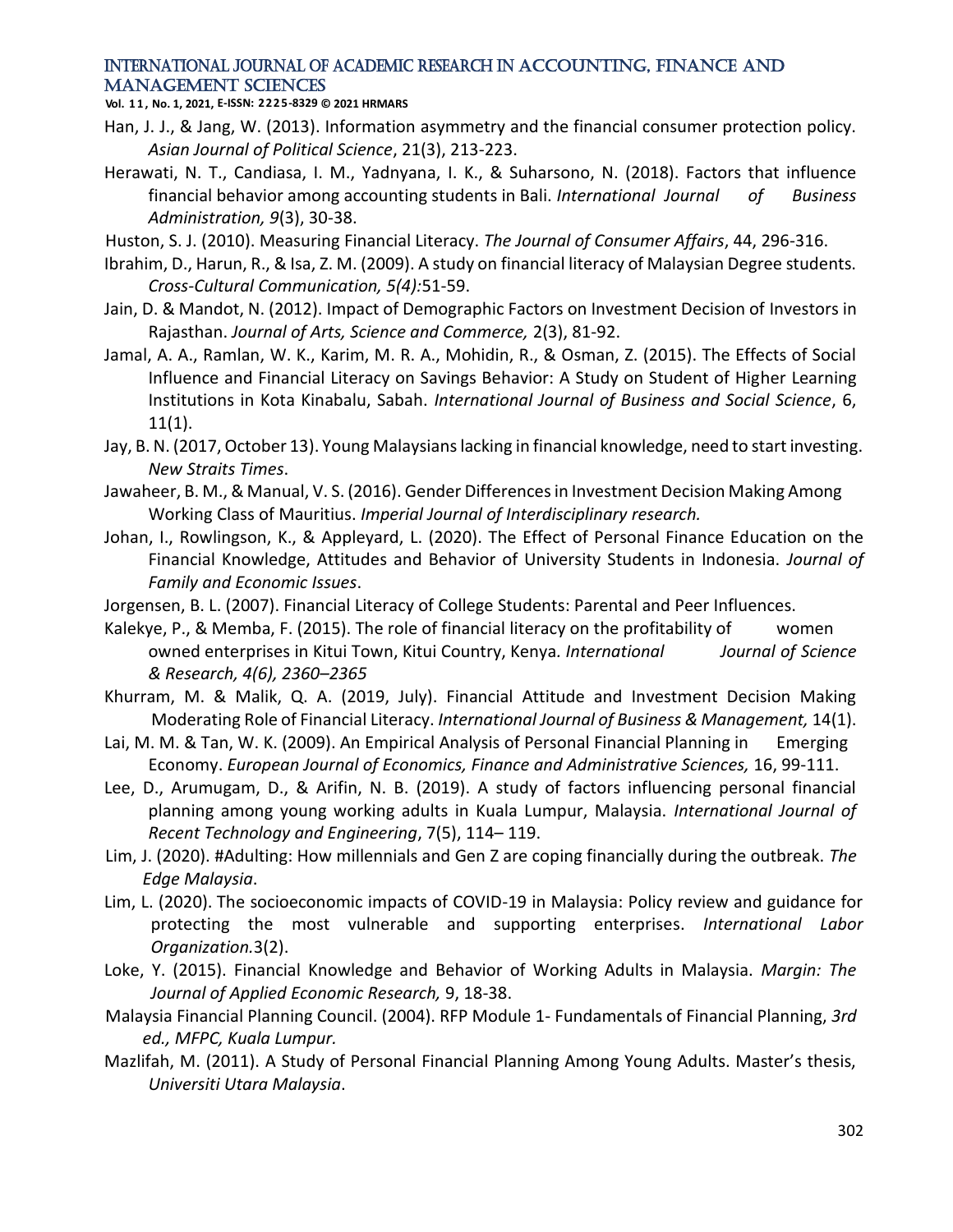**Vol. 1 1 , No. 1, 2021, E-ISSN: 2225-8329 © 2021 HRMARS**

- Mien, N. T. N., & Thao, T. P. (2015). Factors Affecting Personal Financial Management Behaviors: Evidence from Vietnam. *Proceedings of the Second Asia-Pacific Conference on Global Business, Economics, Finance and Social Sciences, 10– 12.*
- Minakshi, R. (2009). Financial Inclusion: Perspectives from Gulbarga*,* Centre for Microfinance. (Working Paper Series No.26) Chennai*: Institute for Financial Management and Research*.
- Mishra, L. (2015). Financial Planning for Educated Young Women in India. *Components of Financial planning for women.* 6(3), 88–100.
- Mohamad, A. (2020, October 2013). Financial literacy among youth alarmingly low. *New Straits Times*.
- Mokhtar, N., Sabri, M. F., Ho, C. S. F., & Moga Dass, T. A. L. (2018). Profile and differences in financial literacy: Empirical evidence. *Malaysian Journal of Consumer and Family Economics*, *21*, 164– 185.
- Moore, D. (2003).Survey of financial literacy in Washington State: Knowledge, behavior, attitudes, and experiences. *Washington State Department of Financial Institutions.*
- Norvilitis, J. M., Merwin, M. M., Osberg, T. M., Roehling, P. V., Young, P., & Kamas, M. M. (2006). Personality Factors, Money Attitudes, Financial Knowledge, and Credit Card Debt in College Students. *J. Appl. Soc. Psychol.,* 36(6), 1395-1413.
- OECD. (2013). Financial literacy and inclusion: Results Of OECD/Infe Survey Across Countries And By Gender. *Organization for Economic Co-operation and Development*.
- Pui San, C. (2016). Factors affect financial planning among the young adults in Klang Valley. *Imperial Journal of Interdisciplinary Research*, *2*(10), 24541362.
- Ram, B. S. (2020). Survey shows many who lost jobs during MCO are self- employed. *New Strait Times.*
- Ruxyn, T. (2017). Bank Negara reveals the 4 biggest mistakes Malaysians make when it comes to money. Retrieved from [http://says.com/my/news/bank-negara](http://says.com/my/news/bank-negara-malaysia-reveals)[malaysiarevealsw](http://says.com/my/news/bank-negara-malaysia-reveals)orryingfindings-on-financial-literacy-among-malaysians
- Samad, K. A., Ismail, W. M. W., Hussain, N. J. @, Masdek, N. R. N. M., Zaki, B. M., Rahman, N. H. A., & Idris, N. H. (2020). The Impact of Income Shock on Consumption Spending Among Young Malaysian Household with Credit Usage in Post Covid-19. *International Journal of Academic Research in Business and Social Sciences,* 10(8), 110–120.
- Scott, R. H. III. (2010). Credit card ownership among American high school seniors: 1997 2008. *Journal of Family and Economic Issues*, 31(2), 151-160.
- Shah, A. U. M., Safri, S. N. A., Thevadas, R., Noordin, N. K., Abd Rahman, A., Sekawi, Z., & Sultan, M. T. H. (2020). COVID-19 Outbreak in Malaysia: Actions Taken by the Malaysian Government. *International Journal of Infectious Diseases.*
- Sharif, S. P., Ahadzadeh, A. S., & Turner, J. J. (2020). Gender Differences in Financial Literacy and Financial Behavior among Young Adults: The Role of Parents and Information Seeking. *Journal of Family and Economic Issues*, 1-19.
- Shim, S., Xiao, J. J., Barber, B. & Lyons, A. (2009). Pathways to Life Success: A Conceptual Model of Financial Well-Being for Young Adults. *Journal of Applied Developmental Psychology.*
- Sipalan, J. (2015, November 26). Only 6pc working Malaysians can survive beyond six months without income, BNM says*. Malay Mail*.